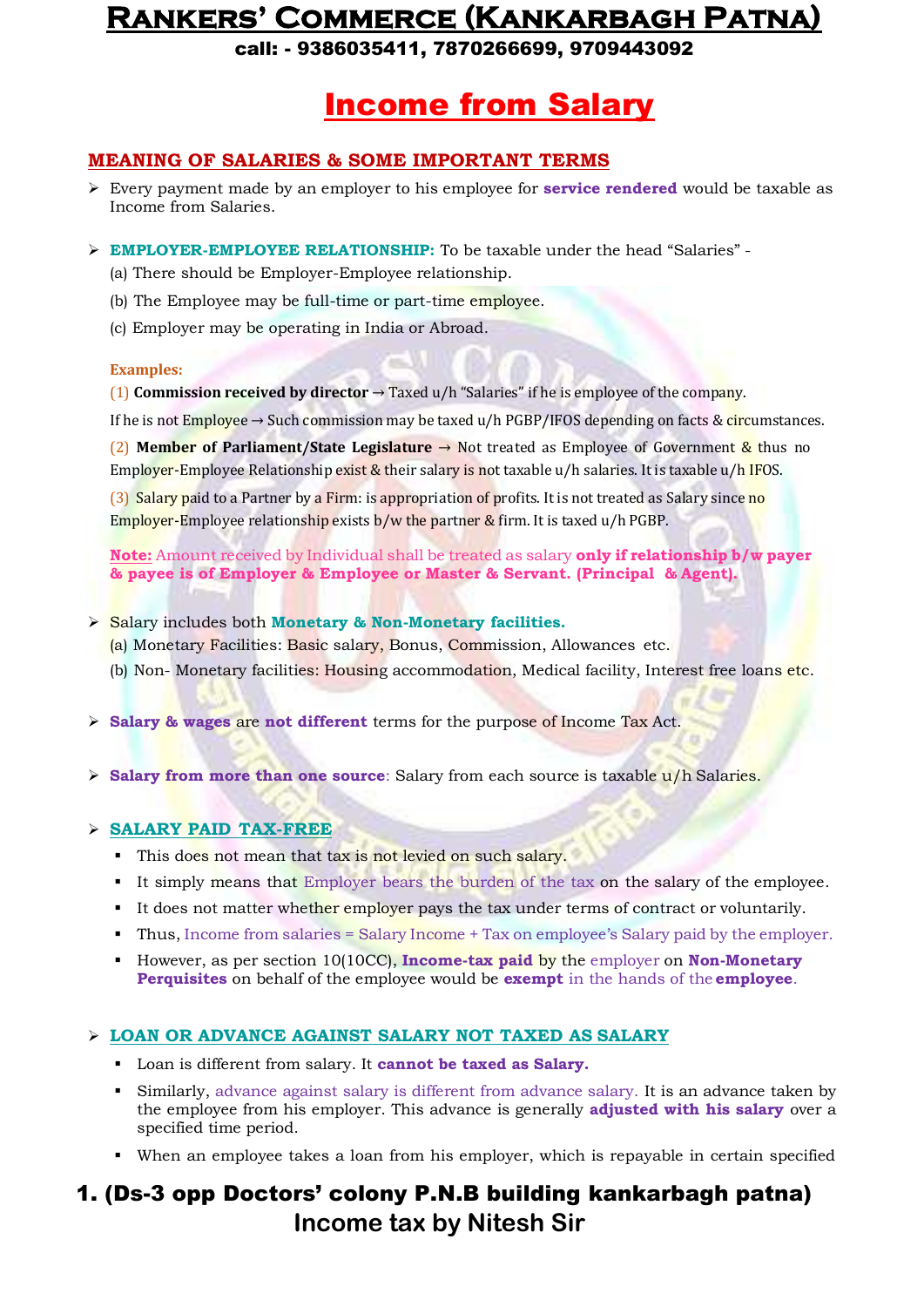installments, the loan amount cannot be brought to tax as salary of the employee.

### **DEFINITION OF SALARY [SECTION 17(1)]**

- $\triangleright$  Meaning of the term 'salary' for purposes of income-tax is much wider than what is normally understood.
- $\triangleright$  Salary includes the following:

Wages.

Annuity or Pension.

Gratuity.

Any fees, Commission, Perquisite or Profits in lieu of or in addition to any salary or wages.

Advance Salary.

Payment received in respect of any Period of Leave not availed by him.

Leave Salary or Leave Encashment.

Portion of the annual accretion in any PY to the balance at the credit of an employee participating in a recognised PF to the extent it is taxable.

Transferred balance in recognized PF (only taxable portion)

Contribution made by CG/other employer in PY under a pension scheme u/s 80CCD.

**It is an inclusive definition & includes monetary as well as non-monetary items.**

### **BASIS OF CHARGE [SECTION 15]**

- **1.** Salary is chargeable to tax on **Due or Receipt basis** whichever is **earlier.**
- **2. Advance Salary**: Advance salary is **taxable on Receipt basis.**
	- Advance salary is taxable when it is received by the employee whether it is due or not.
	- Thus when Advance Salary which has been taxed on Payment basis in earlier years, it cannot be subsequently brought to tax in the year in which it is due.
	- Relief  $u/s$  89(1) is available in this case.

**3. Salary in Arrears**: Salary in Arrears becomes **taxable on due basis.**

- Since salary paid in arrears has already been assessed on due basis, the same cannot be taxed again on payment basis (when it is paid).
- **But there are circumstances when it may not be possible to tax on due basis. Ex:** If Pay Commission is appointed by CG & it recommends revision of salaries of employees, arrears received in that connection will be charged on receipt basis. Here also, relief u/s 89(1) is available.
- Relief  $u/s$  89(1) is available in this case.

#### **Examples:**

**(i)** A draws his salary in advance for April 2021 in March 2021 itself. Salary of April is taxable on receipt basis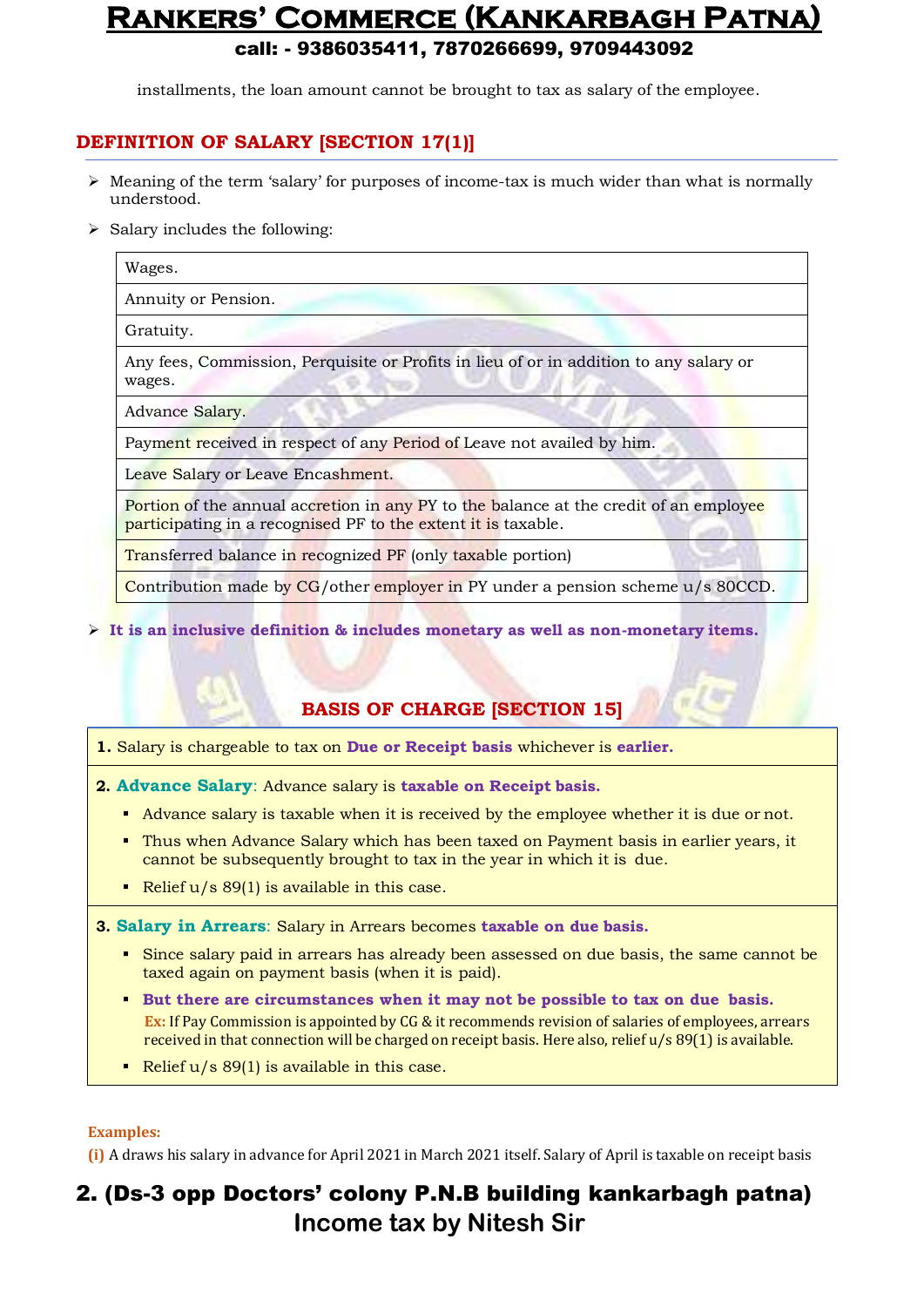& is to be taxed as income of PY 2020-21. However, salary for PY 2021-22 will not include salary of April 2021. **(ii)** If salary due for March 2021 is received by A later in month of April 2021, it is still chargeable as income of PY 2020-21 i.e. AY 2021-22 on due basis. Obviously, salary for AY 2022-23 will not include that of March 2021.

#### **ANALYSIS OF SECTION 15**

| <b>NATURE OF SALARY</b>                                                                                                                     | PY OF TAXABILITY          |
|---------------------------------------------------------------------------------------------------------------------------------------------|---------------------------|
| Salary becomes due in PY 2020-21 (Paid in Subsequent Year)                                                                                  | 2020-21                   |
| Salary is received in PY 2020-21 (becomes due Subsequent Year)                                                                              | 2020-21                   |
| Arrears of salary received during PY 2020-21 although it pertains to<br>one of the earlier years & same were <b>not taxed</b> on due basis. | 2020-21                   |
| Arrears of salary received during PY 2020-21 although it pertains to<br>one of the earlier years but same were <b>taxed</b> on due basis.   | Year in which it was due. |

#### **FOREGOING OF SALARY [Theory question may be asked in Exams]**

- $\triangleright$  Salary is chargeable to tax on due or receipt basis (whichever is earlier).
- If employee foregoes his salary, it does not mean that salary so foregone is not taxable.
- $\triangleright$  Once salary accrues, subsequent waiver by employee does not make it exempt from tax.
- Such waiver is **only an application** & hence, is **taxable**.

**Ex:** Mr. A, an employee instructs his employer that he is not interested in receiving salary for April 2019 & same shall be donated to a charitable institution. In this case, Mr. A cannot claim that he cannot be charged in respect of salary for April 2019. It is only due to his instruction that donation was made to a charitable institution by his employer. It is only an application of income. Hence, salary for the month of April 2019 will be taxable in hands of Mr. A. However, he is entitled to claim a deduction  $u/s 80G$  for the amount donated to the institution.

**Surrender of Salary to Central Government: If an employee surrenders his salary to u/s 2 of** Voluntary Surrender of Salaries (Exemption from Taxation) Act, 1961 → Such Salary is **Exempt.**

### **PLACE OF ACCRUAL OF SALARY [SEC 9(1)]**

**General Rule:** Salary is deemed to accrue or arise at the place where the **services are rendered.**

| <b>Place of Service</b>              | <b>Place of Payment</b>                                 | Deemed to accrue in India? | <b>Tax</b> |
|--------------------------------------|---------------------------------------------------------|----------------------------|------------|
| India                                | India                                                   | Yes                        | Yes        |
| India                                | Abroad                                                  | Yes                        | Yes        |
| India                                | Pension for such services<br>is paid Abroad (o/s India) | Yes                        | <b>Yes</b> |
| Leaves Earned in<br>service in India | Leave salary for such<br>leaves is paid abroad          | Yes                        | Yes        |

**Note:** If an employee gets pension paid abroad for services rendered in India, the same will be deemed to accrue in India. Similarly, leave salary paid abroad in respect of leave earned in India is deemed to accrue or arise in India.

#### **Exception to General Rule - Sec 9(1)(iii)**

- **Salary** paid **by Government** to **Citizen of India** (R/NR) for services rendered **outside India** is **deemed to accrue/arise in India.**
- However any **Allowance or Perquisites** paid **outside India** by **GOI** to a **citizen of India** for rendering services outside India will be **fully exempt.** [Section 10(7)].

**Ex:** A, a citizen of India is posted in United States as our Ambassador. Obviously, he renders his services outside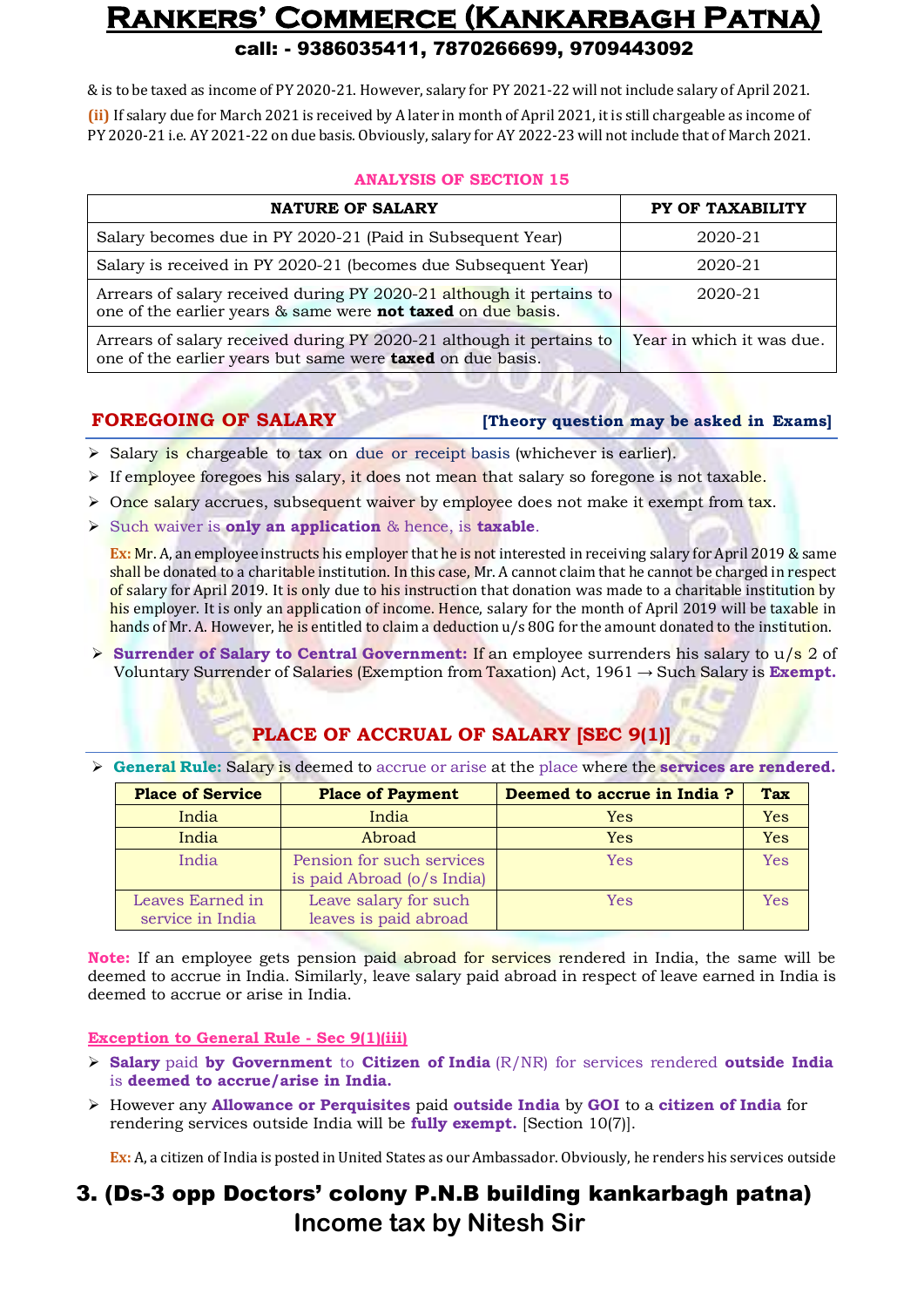India. He also receives his salary outside India. He is also a NR. The question, therefore, arises whether he can claim exemption in respect of his salary paid by GOI to him outside India.

Under general principles of income tax such salary cannot be charged in his hands since services are rendered outside India. But section 9(1)(iii) provides that salaries payable by GOI to a citizen of India for services outside India shall be deemed to accrue or arise inIndia. However, any allowance or perquisites paid or allowed outside India by the Government to a citizen of India for rendering services outside India will be fully exempt  $u/s 10(7)$ .

#### **TABULAR SUMMARY of Sec 9(1)(ii) & Sec 9(iii)**

|   | Who is employee              | <b>Place of Service</b> |                      | Is it taxable in India |                             |  |
|---|------------------------------|-------------------------|----------------------|------------------------|-----------------------------|--|
|   |                              | Employer                |                      | Salarv                 | <b>Allowance/Perquisite</b> |  |
|   | <b>Indian Citizen (R/NR)</b> | GOI                     | <b>Outside India</b> | <b>Yes</b>             | No                          |  |
| 2 | $NR$ (Other than 1)          | Any                     | Outside India        | N <sub>o</sub>         | No                          |  |
| 3 | ROR (Other than 1)           | Any                     | Anywhere             | Yes                    | Yes                         |  |

### **COMPONENTS OF SALARY & THEIR TAXABILITY**

| <b>RECEIPTS</b>                                                                                                              | <b>TREATMENT</b>                                                                                                                                                |
|------------------------------------------------------------------------------------------------------------------------------|-----------------------------------------------------------------------------------------------------------------------------------------------------------------|
| Basic Salary<br>Dearness allowance/pay<br>Leave encashment while in service<br>Salary in lieu of Notice<br>Fees & Commission |                                                                                                                                                                 |
| Monthly Pension (uncommuted)<br>Annuity from Employer<br>Profits in lieu of Salary                                           | Taxable                                                                                                                                                         |
| <b>Advance Salary</b>                                                                                                        | Taxable in the year of Receipt                                                                                                                                  |
| <b>Arrears of Salary</b>                                                                                                     | Taxable in the year in which it accrues.                                                                                                                        |
| Leave Encashment on Retirement                                                                                               | Govt. employee: Exempt                                                                                                                                          |
| Gratuity/Commuted Pension                                                                                                    | Non-Government employee: Exempt in some cases.                                                                                                                  |
| Salary to Partner                                                                                                            | Not taxable under "Salaries", but taxable under "PGBP"                                                                                                          |
| <b>Bonus</b>                                                                                                                 | Taxable on Receipt Basis [if not taxed earlier on due basis].                                                                                                   |
| Annual Accretion to the credit balance<br>in RPF (Taxable Amount)                                                            | Excess of Employer's contribution over 12% of salary.<br>Excess of Internet over 9.5% is taxable.                                                               |
| Retrenchment for Extra Duties                                                                                                | <b>Fully Taxable</b>                                                                                                                                            |
| Retrenchment Compensation (Imp)                                                                                              | Least of the following is Exempt from tax:<br>(a) Amount calculated under Industrial Disputes Act; or<br>(b) An amount specified by Government $(Rs. 5,00,000)$ |
| <b>Salary/Pension from UNO</b>                                                                                               | Not chargeable to tax.                                                                                                                                          |
| Compensation received under VRS                                                                                              | Exempt in some cases.                                                                                                                                           |
| <b>Pension under NPS</b>                                                                                                     | Taxable at the time of receipt.                                                                                                                                 |

### **MEANING OF "SALARY" FOR DIFFERENT PURPOSES**

| <b>Allowance/Perquisites</b>           | Definition of Salary for such purpose   |
|----------------------------------------|-----------------------------------------|
| <b>Gratuity for Covered Employees.</b> | Basic Salary + DA (whenever DA is paid) |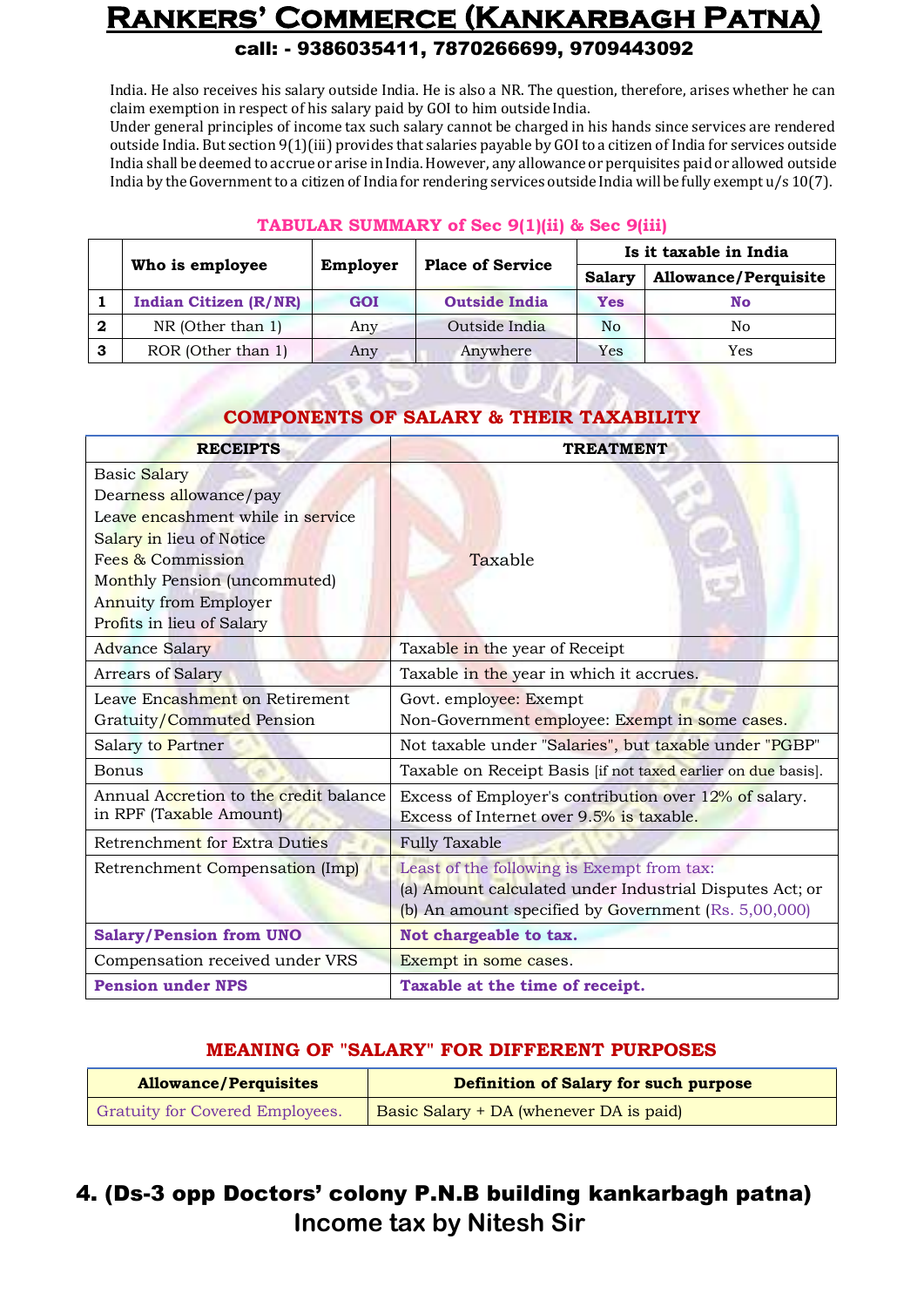call: - 9386035411, 7870266699, 9709443092

|                                  | (a) Gratuity for other cases (b) NPS   Basic Salary $+$ DA (if it forms part of salary for computing all |
|----------------------------------|----------------------------------------------------------------------------------------------------------|
|                                  | (c) Employer's Contribution to RPF retirement benefits) + Commission (if paid as % of turnover).         |
| (d) Leave salary (e) HRA (f) VRS |                                                                                                          |

**Perquisite in respect of Rent-Free Accommodation =** BS + DA (Forming part of salary for all retirement benefits) + Commission (Paid as % of turnover) + Bonus + Any Commission (Monthly/otherwise) + Any other monetary payment by whatever name called **but Excludes:** (a) Employer's contribution to PF of the employee; (b) Exempt Allowances;

(c) Value of Taxable Perquisites  $u/s$  17(2); (d) Medical Allowance to the extent it is not taxable.

(d) Payment/Expenditure for Allotment of shares/Debentures/Warrants under ESOP etc.

### **A. DIFFERENT FORMS OF ALLOWANCES & ITS TAXABILITY**

**Meaning of Allowance**: Fixed quantity of money given regularly to employees in addition to salary to meet some particular requirements connected with service or compensation for unusual conditions of that service. It is fixed, predetermined & given irrespective of actual expenditure.

| <b>VARIOUS ALLOWANCES &amp; THEIR TAXABILITY</b>                                                                                                                                                                                                                                                                                                                                        |                                              |                                                                                                                                                                                               |  |
|-----------------------------------------------------------------------------------------------------------------------------------------------------------------------------------------------------------------------------------------------------------------------------------------------------------------------------------------------------------------------------------------|----------------------------------------------|-----------------------------------------------------------------------------------------------------------------------------------------------------------------------------------------------|--|
| <b>Fully Taxable</b>                                                                                                                                                                                                                                                                                                                                                                    | <b>Partly Taxable</b>                        | <b>Fully Exempt</b>                                                                                                                                                                           |  |
| • Dearness Allowance<br><b>Overtime Allowance</b><br>• Fixed Medical Allowance<br>City Compensatory Allowance<br>(to meet increased cost of living)<br>• Interim Allowance<br>• Servant Allowance<br>Project Allowance<br>Tiffin/Lunch Allowance<br>Any other cash allowance<br>■ Warden Allowance<br>• Non-practicing Allowance<br>Transport Allowance except<br>handicapped employee. | • House Rent Allowance<br>Special Allowances | • Allowance<br>Government<br>to.<br>employees outside India<br>• Sumptuary allowance granted to<br>HC/SC Judges.<br>• Allowance paid by UNO.<br>Compensatory Allowance<br>received by a judge |  |

#### **HOUSE RENT ALLOWANCE [SEC 10(13A)** ► Least of the following is Exempt ↓

- 1. Actual amount of **HRA received** for the Relevant Period.
- 2. Excess of **Rent paid over 10% of salary** for the Relevant Period.
- 3. **City** of Residence:
	- (a) Mumbai, Delhi, Kolkata, Madras (chennai): **50% of Salary** for Relevant Period.
	- (b) Other cities: **40% of Salary** for Relevant Period.
- **Salary shall be determined on Due Basis:** Salary is determined on due basis in respect of period during which rental accommodation is occupied by employee in PY.

Thus, Salary of the period other than PY is not considered even if it is received in P.Y & is taxable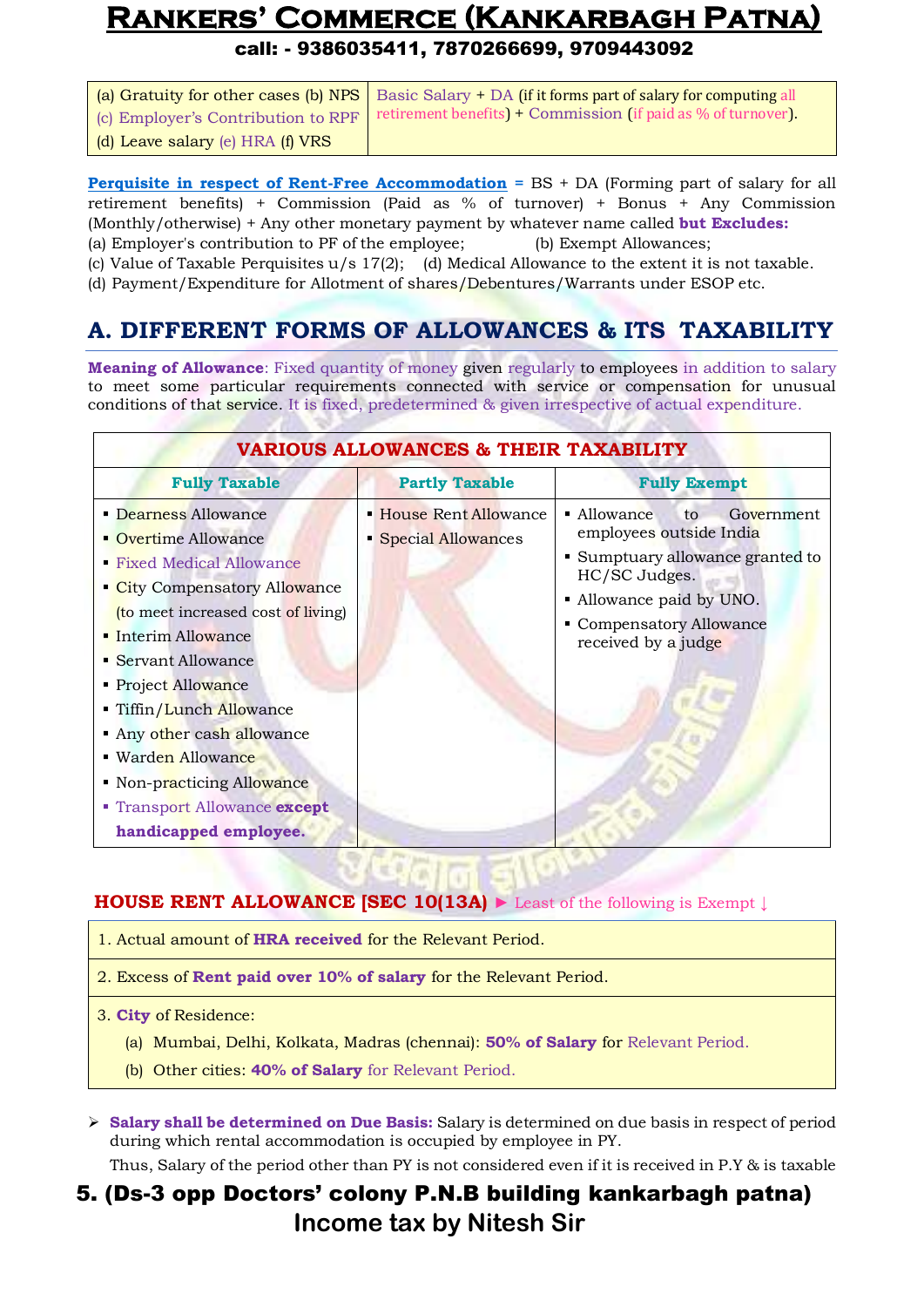on receipt basis (Advance salary) & Salary of the period during which rental accommodation is not occupied in PY is also not considered.

- **No Exemption if employee lives in his own house/**in a house where he does not pay rent.
- $\triangleright$  Relevant period means the period during which the said accommodation was occupied by the assessee during the previous year.

**CQ1.** Mr. Shubham Sharma, staying at Chennai, receives Rs. 12,500 monthly as basic salary; Rs. 1,500 per month as DA provided in terms of employment & 4% as commission on turnover achieved by him. He is paid HRA of Rs. 1,800 per month. Turnover achieved by him for the year is Rs. 15 Lacs. House rent paid by him is Rs. 2,500 p.m. He received advance salary of Rs. 50,000 in March 2020 relating to the period April to July 2020. Find taxable HRA for AY 2020-21.

| Solution:              | <b>Computation of Taxable House Rent Allowance of Mr. Shubham Sharma</b>      |          |        |
|------------------------|-------------------------------------------------------------------------------|----------|--------|
|                        | <b>Particulars</b>                                                            | Rs.      | Rs.    |
|                        | Actual House Rent allowance (Rs. 1800 x 12 months)                            |          | 21,600 |
|                        | <b>Less:</b> Exempt $u/s$ . 10 (13A) to the extent of least of the following: |          |        |
|                        | 1. Excess of rent paid over 10% of the salary (30,000 - 22,800)               | 7,200    |        |
|                        | 2.50% of salary (50% of 2,28,000)                                             | 1,14,000 |        |
| 3. Actual HRA received |                                                                               | 21,600   | 7,200  |
|                        | <b>Taxable HRA</b>                                                            |          | 14,400 |

Salary for HRA = BS + DA (Retirement Benefits) + Commission (% of TO) =  $(12,500 \times 12 \text{ months}) + (1,500 \times 12 \text{ months})$ months) +  $4\%$  on 15,00,000 = Rs. 2,28,000.

**Note:** Though advance Salary is taxable in AY 2020-21 on receipt basis, it should not be considered in computing Salary for the purpose of calculating exemption u/s. 10(13A).

### **SPECIAL ALLOWANCES EXEMPT u/s 10(14)**

### **A. EXEMPTION DOES NOT DEPEND UPON ACTUAL EXPENDITURE BY EMPLOYEE**

- **Actual Expenditure** incurred by the employee is **IRRELEVANT** for the purpose of exemption.
- $\triangleright$  Exemption = Lower of (a) Allowance actually received or (b) Amount specified in Rule 2BB.

| <b>Name of Allowance</b>                                | <b>Nature &amp; Given to &amp; Conditions</b>                                                                       | <b>Exemption</b>                                                              |
|---------------------------------------------------------|---------------------------------------------------------------------------------------------------------------------|-------------------------------------------------------------------------------|
| Compensatory<br>Special<br>(Hilly Areas) Allowance      | High Altitude/Snow Area Allowance                                                                                   | Rs. 300 - Rs. 800 per month<br>Rs. 7,000 per month in<br>Siachen area of J&K. |
| <b>Children</b><br><b>Education</b><br><b>Allowance</b> | Given for children's education                                                                                      | Rs. 100 per month per child<br>upto Maximum of 2 children                     |
| <b>Hostel Expenditure</b>                               | Given for meeting expenditure of child                                                                              | Rs. 300 per month per child<br>upto Maximum of 2 children                     |
| <b>Transport Allowance</b>                              | Expenses for communicating between<br>place of his residence & place of duty.                                       | Rs. 3,200 per month only for<br>Handicapped employee.                         |
| <b>Allowance</b><br>for<br><b>Transport Employees</b>   | Granted to meet his personal expenses<br>during his duty but such employee is<br>not in receipt of daily allowance. | (a) 70% of such Allowance;<br>(b) $Rs. 10,000 p.m (Lower)$                    |
| Border Area Allowance                                   | Border area/Remote locality Allowance                                                                               | $Rs. 200 - Rs. 1,300 p.m$                                                     |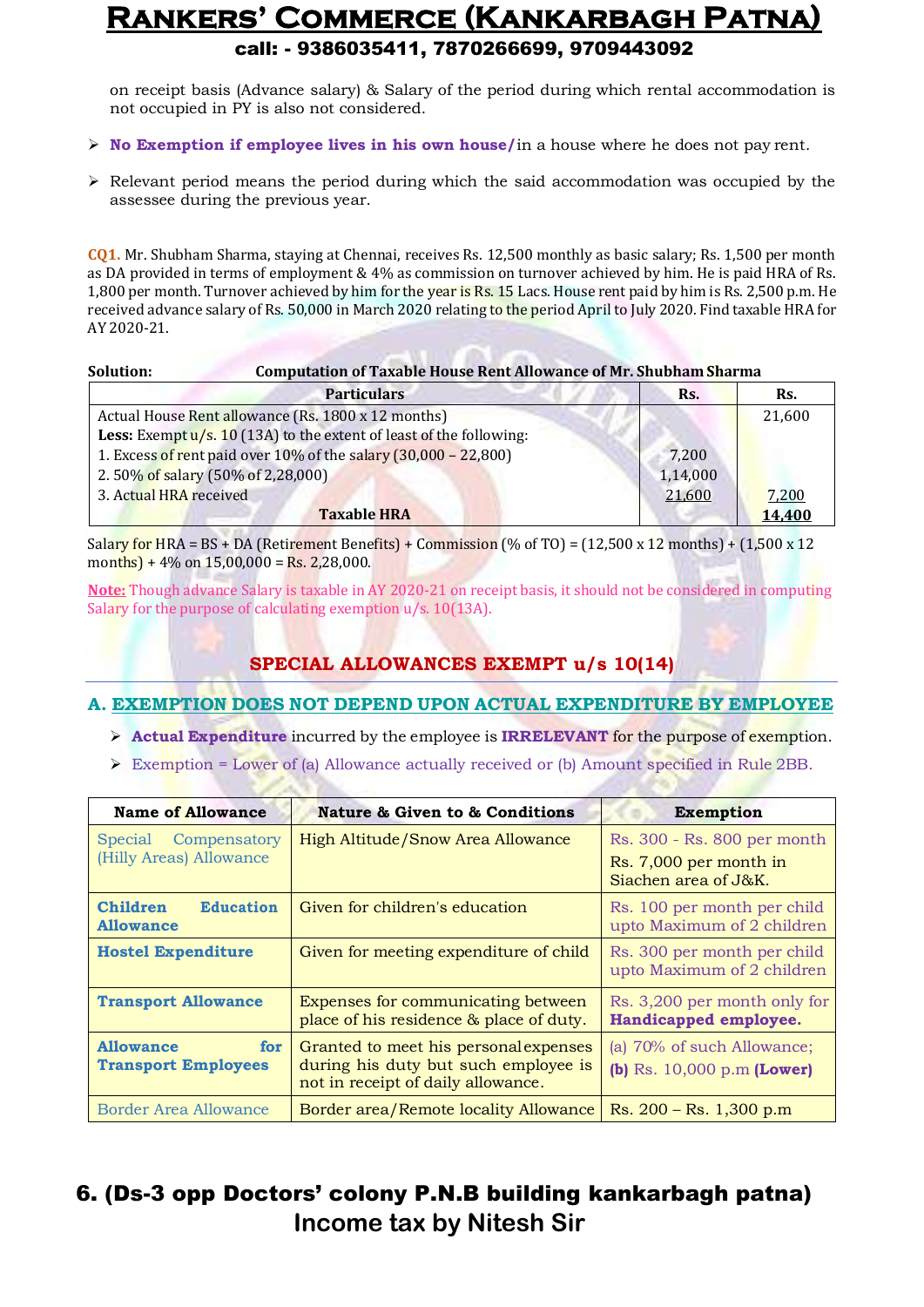| <b>Compensatory Allowance</b><br>(a) Field area<br>(b) Modified Field Area | Employee cannot claim Border Area<br>Allowance if this exemption is taken             | (a) $2,600$ p.m in some cases<br>(b) $1,000$ p.m in some cases |  |  |
|----------------------------------------------------------------------------|---------------------------------------------------------------------------------------|----------------------------------------------------------------|--|--|
| <b>Underground Allowance</b>                                               | Employee working in/under mines.                                                      | Rs.800 p.m                                                     |  |  |
| <b>High Altitude Allowance</b>                                             | Granted to Members of Armed forces                                                    | <b>Altitude (fts)</b><br><b>Exemption</b>                      |  |  |
|                                                                            | operating in High Altitude areas.                                                     | 9000-15000<br>Rs. 1,060 p.m                                    |  |  |
|                                                                            |                                                                                       | Rs. 1,600 p.m<br>Above 15000                                   |  |  |
| <b>Highly Active Field Area</b>                                            | Granted to Members of Armed forces.                                                   | Upto Rs. 4,200 per month                                       |  |  |
| <b>Island Duty Allowance</b>                                               | Granted to Members of Armed forces in<br>Andaman & Nicobar; Lakshadweep.              | Upto Rs. 3,250 per month                                       |  |  |
| Tribal areas/ Scheduled<br><b>Areas Allowance</b>                          | For MP, Tamil Nadu, UP, WB, Bihar,<br>Orissa, Karnataka, Tripura, Assam               | Rs. 200 per month                                              |  |  |
| Counter<br>Insurgency<br>Allowance                                         | Members of armed forces operating in<br>areas away from their permanent<br>locations. | Rs. 3,900 per month                                            |  |  |

call: - 9386035411, 7870266699, 9709443092

**Ex:** During PY 2020-21, following allowance are given to X by the employer company:

| <b>Name of Allowance</b>                                 | <b>Received</b> | <b>Spent</b> | <b>Exempt</b> | Tax        |
|----------------------------------------------------------|-----------------|--------------|---------------|------------|
| Tribal area allowance for X posted in Assam for 2 months | 1000            | <b>NA</b>    | 200 p.m       | 600        |
| Child education allowance for X's elder son              | 1800            | <b>NA</b>    | 100 p.m       | 600        |
| Child education allowance for X's younger son.           | 900             | NA           | <b>Nil</b>    | 900        |
| Child education allowance for X's daughter               | 1080            | NA           | 100 p.m       | <b>Nil</b> |
| Hostel expenditure allowance for X's elder son           | 6600            | NA           | 300 p.m       | 3000       |

### **B. EXEMPTION DEPENDS UPON ACTUAL EXPENDITURE INCURRED BY EMPLOYEE**

**Actual Expenditure** incurred by the employee is **RELEVANT** for the purpose ofexemption.

 $\triangleright$  Exemption = Lower of (a) Allowance Received or (b) Amount utilized for specific purpose.

| <b>Allowances</b> | <b>Nature of Allowance</b>                                                         |
|-------------------|------------------------------------------------------------------------------------|
| Travelling        | Allowance granted to meet the cost of travel on tour or on transfer (including any |
| /Transfer         | sum paid for transfer, packing & transportation of personal effects on such        |
| Allowance         | transfer).                                                                         |
| Conveyance        | Granted to meet expenditure on conveyance in performance of duties of office.      |
| Allowance         | <b>Note:</b> Expenditure for journey between office & residence is not exempt.     |
| Daily             | Allowance granted on tour or for journey in connection with transfer, to meet the  |
| Allowance         | ordinary daily charges incurred due to absence from his normal place of duty.      |
| Helper            | Any allowance (by whatever name called) to meet the expenditure on a helper        |
| allowance         | where such helper is engaged for the performance of official duties.               |
| Research          | Any allowance (by whatever name called) granted for encouraging the academic       |
| Allowance         | research & other professional pursuits.                                            |
| Uniform           | Any allowance (by whatever name called) to meet expenditure on purchase or         |
| Allowance         | maintenance of uniform for wear during the performance of duties of an office.     |

**Ex:** During PY 2020 -21, the following allowances are given to X by the employer company –

| Nature of allowance                        | <b>Amount of</b><br><b>Allowance</b> | Amount<br><b>Actually spent</b> | Amount<br>taxable |
|--------------------------------------------|--------------------------------------|---------------------------------|-------------------|
| Travelling allowance for official purposes | 36.000                               | 32.000                          | 4.000             |
| Transfer allowance given on transfer of X  | 40.000                               | 41.000                          | Nil               |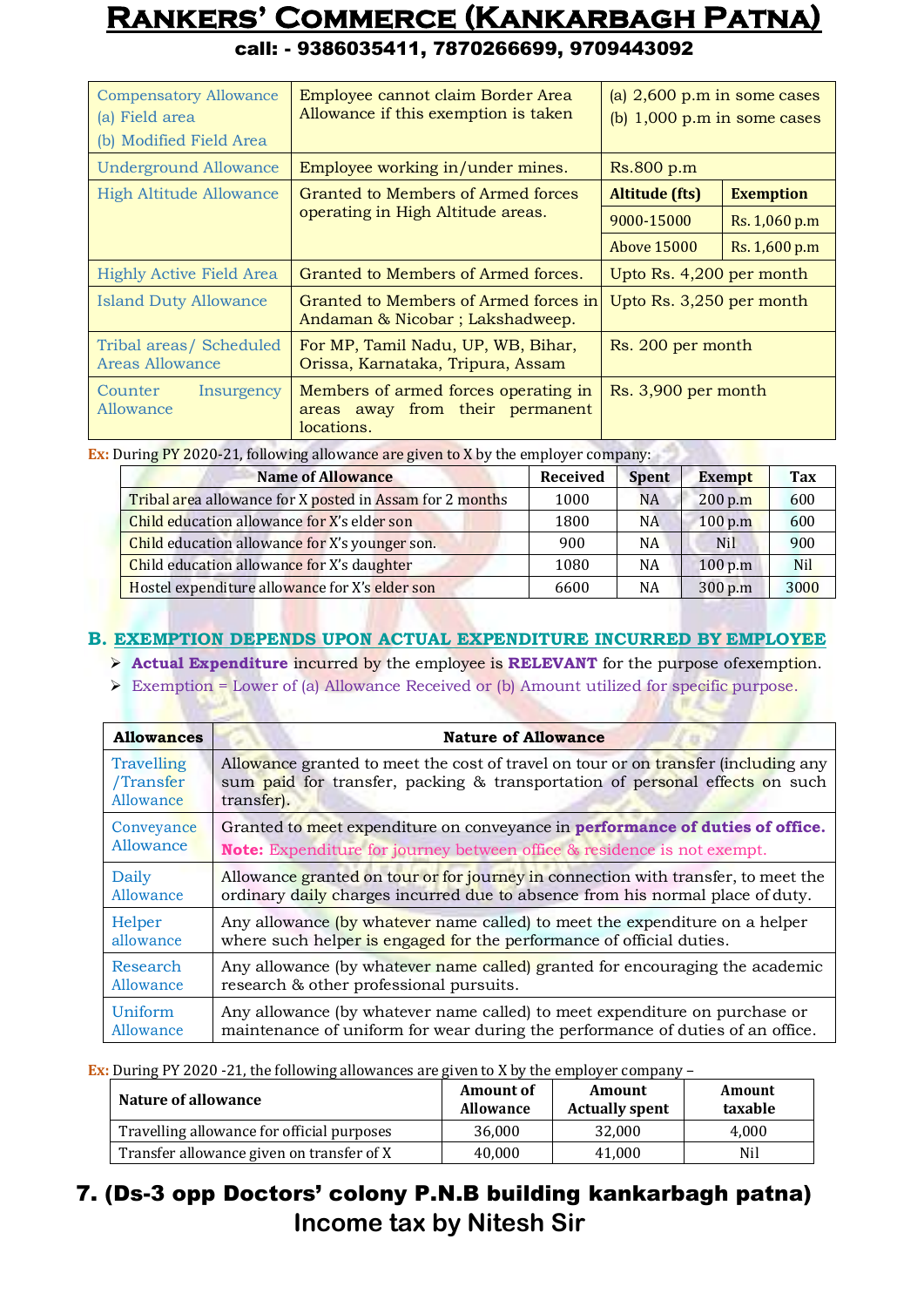call: - 9386035411, 7870266699, 9709443092

| Conveyance allowance for official purposes       | 50.000   | 42.000 | 8,000  |
|--------------------------------------------------|----------|--------|--------|
| Helper allowance of helper for official purposes | 68,000   | 64.000 | 4,000  |
| Research allowance                               | 1,00,000 | 90.000 | 10,000 |
| Uniform allowance for official purposes          | 18,000   | 17.000 | 1,000  |

#### **C. ALLOWANCES & PERQUISITES TO CHAIRMAN/MEMBER OF UPSC [SEC 10(45)]**

- **1. EXEMPT ALLOWANCE IN CASE OF SERVING CHAIRMAN & MEMBERS OF UPSC**
	- Value of Rent-Free official Residence & Value of Leave Travel Concession.
	- Value of Conveyance facilities including Transport Allowance,
	- Sumptuary Allowance &
- **2. EXEMPT ALLOWANCE IN CASE OF RETIRED CHAIRMAN & MEMBERS OF UPSC**
	- Value of Residential telephone free of cost & number of free calls upto Rs. 1,500 p.m (over & above free calls per month allowed by the telephone authorities).
	- Upto Rs. 14,000 p.m for defraying the service of orderly & for meeting expenses incurred towards secretarial assistance on contract basis.

## **B. VARIOUS PERQUISITES & THEIR TAXABILITY**

**DEFINITION:** Any Casual Emolument or benefits attached to office/position in addition to salary.

- $\triangleright$  It is an extra benefit in addition to the basic salary.
- $\triangleright$  It may be provided in cash or kind.
- $\triangleright$  It is not necessary that a recurring or regular receipt is alone perquisites; even a casual or nonrecurring receipt can be perquisite.

Any Sum received shall be taxed as Perquisite only if following conditions are satisfied:

- (a) Given by Employer. (If received from person other than employer  $\rightarrow$  Taxed u/h PGBP/IFOS)
- (b) Given during the **continuance of employment** & must be directly related to service
- (c) Resulting in personal advantage to an employee;
- (d) Derived by virtue of employer's authority
- (e) Perquisite may be given for the benefits of employee or his Member of household.

#### **POINTS TO REMEMBER:**

- Reimbursement of Expenses incurred in the official discharge of duties  $\rightarrow$  Not a Perquisite.
- Perquisite will become taxable only if it has a **legal origin.** An unauthorized advantage taken by an employee without his employer's sanction cannot be considered as a perquisite. Such unauthorized amount would be chargeable u/h IFOS.

**Ex:** Suppose Mr. A, an employee, is given a house by his employer. On 31.3.2020, he is terminated from service. But he continues to occupy the house without the permission of the employer for six more months after which he is evicted by the employer. The question arises whether the value of the benefit enjoyed by him during the six months period can be considered as a perquisite & be charged to salary. It cannot be done since the relationship of employer- employee ceased to exist after 31.3.2020. However, the definition of income is wide enough to bring the value of the benefit enjoyed by Mr. A to tax as "income from othersources".

 $\div$  Income-tax paid by the employer out of his pocket on the salary of the employee is a perquisite in the hands of the employee whether the payment is contractual or voluntary.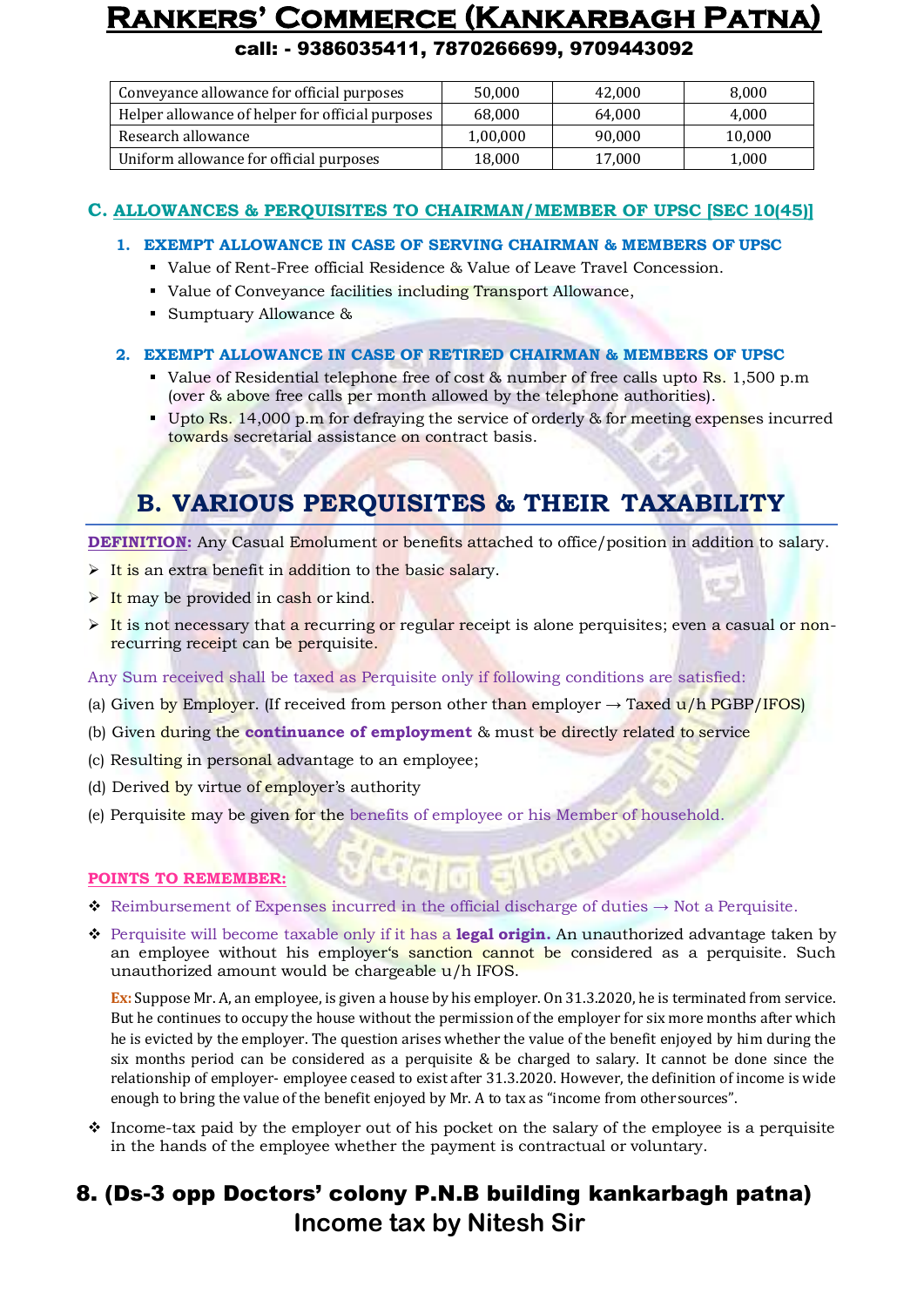call: - 9386035411, 7870266699, 9709443092

#### **SOME RELEVANT POINTS FOR THE VALUATION OF PERQUISITES**

- 1. Member of Household shall include
	- (a) Spouse
	- (b) Children & their spouses

Dependent or Independen

 $\alpha_{\mathcal{U}_d}$ 

- (c) Parents
- (d) Servants & Dependants.
- 2. (a) Children includes step child & adopted child.

(b) Children born out of multiple birth after the first child will be treated as "one child only."

9. (Ds-3 opp Doctors' colony P.N.B building kankarbagh patna) **Income tax by Nitesh Sir**

ॅुटेक्<sub>वान् ड</sub>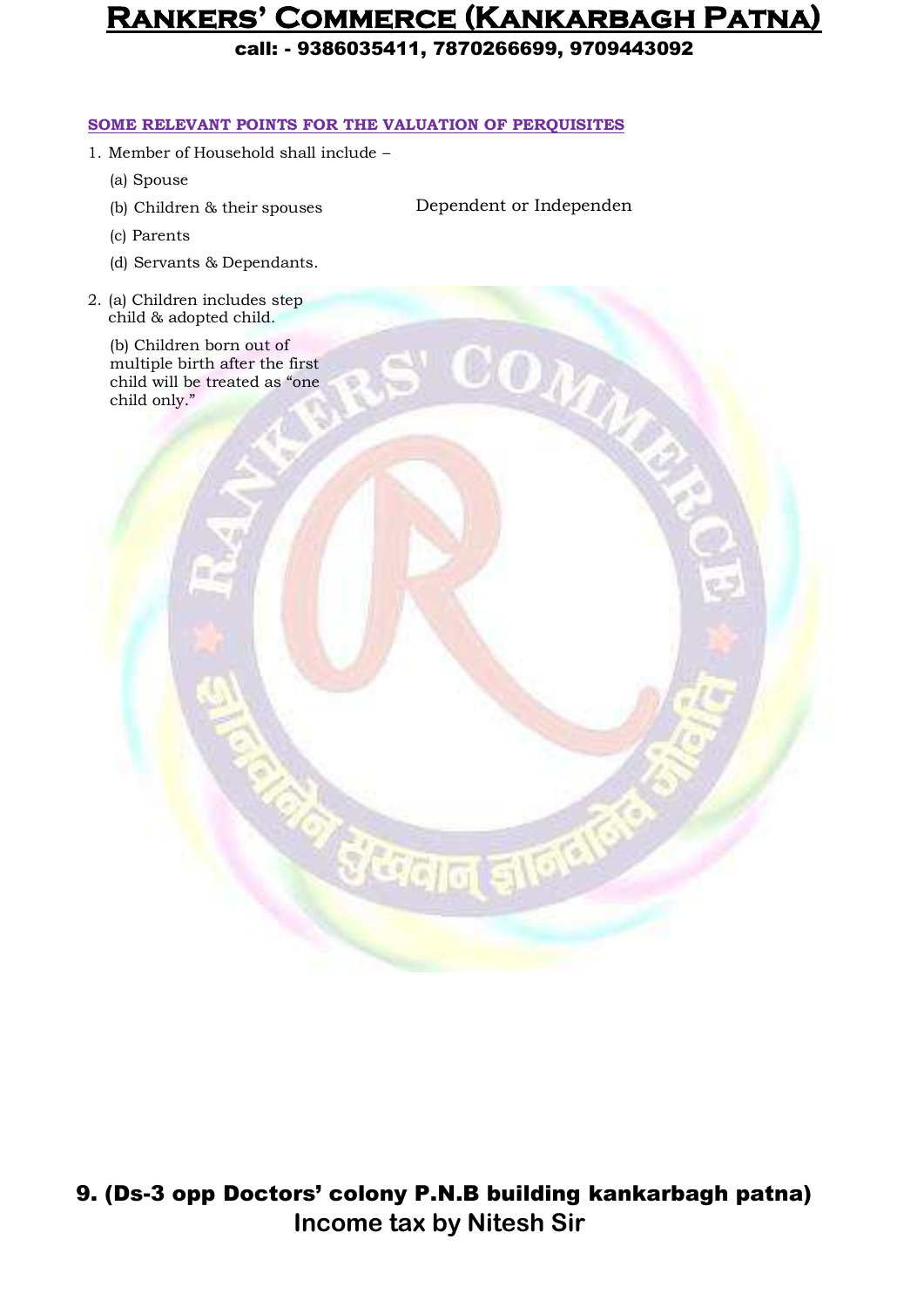call: - 9386035411, 7870266699, 9709443092

### **PERQUISITE IN CASE OF "RENT-FREE UNFURNISHED ACCOMODATION"**

 "Accommodation" includes a house, flat, farm house (or part), or accommodation in a hotel, motel, service apartment, guest-house, caravan, mobile home, ship or other floating structure.

| <b>Employee</b>                                                                     | Value of perquisites                                                                               |                |
|-------------------------------------------------------------------------------------|----------------------------------------------------------------------------------------------------|----------------|
| (a) CG or SG employees                                                              | License fee determined by CG or SG.                                                                |                |
| (b) Other than Government Employee                                                  |                                                                                                    |                |
| ❖ Accommodation owned by Employer                                                   | Population of place of<br>Accommodation                                                            | Perquisite     |
|                                                                                     | Less than 10 lacs                                                                                  | 7.5% of salary |
|                                                                                     | 10 $lacs - 25$ lacs                                                                                | 10% of salary  |
|                                                                                     | More than 25 lacs                                                                                  | 15% of salary  |
|                                                                                     |                                                                                                    |                |
| $\triangle$ Accommodation<br>is<br>taken<br><sub>on</sub><br>lease/Rent by employer | Lower of: (i) 15% of salary or (ii) Actual lease<br>rent paid by employer for the occupied period. |                |
| (c) Accommodation Provided in Hotel                                                 | <b>Lower</b> of (i) <b>24%</b> of salary or                                                        |                |
| (Gov/Non-Government Emploer)                                                        | (ii) Actual Hotel charges paid by employer.                                                        |                |

**Note:** If Accommodation is provided ≤ 15 days on his transfer from one place to another → No Tax.

#### **Accommodation provided at two places**

If any employee has been transferred and employer has provided him accommodation at the new place also, in such cases only one of the accommodation having lower perquisite value shall be taxable upto 90 days (three months) and after 90 days, both of the accommodations shall be taxable.

### **VALUATION OF FURNISHED ACCOMODATION**

 Valuation shall be done as if employer has provided **unfurnished accommodation Add: 10% p.a** of original cost of furniture (if furniture is owned by employer). **Add: Lease charges/Rent paid** for hiring furniture (If furniture is hired by employer).

#### **Points to Remember:**

- Rent-free official residence provided to a Judge of  $HC/SC \rightarrow Not$  taxable.
- Rent-free furnished house provided to an Officer of Parliament → Not taxable.

**CQ2.** Mr. Lakshman informs you the particulars of salary for previous year ending 31.03.2021:

Basic pay: Rs. 36,000; DA: Rs. 4,800 (not forming part of salary); Bonus: Rs. 6,000; Commission: Rs. 4,000; City Compensatory Allowance: Rs. 3,600. Calculate the value of perquisite in respect of rent-free furnished house if Mr. Lakshman stays in a city with a population (a) more than 25 Lacs, (b) less than 10 Lacs, (c) between 10 Lacs & 25 Lacs. Cost of furniture provided is Rs. 16,000. Sofa was taken on rent for Rs. 300 per month.

**Solution:** Salary for this purpose = BS + Bonus + Commission + City compensatory allowance = Rs. 36,000 + Rs.  $6,000 + \text{Rs. } 4,000 + \text{Rs. } 3,600 = \text{Rs. } 49,600.$ 

#### **Value of Rent-free unfurnished Accomodation**

| (a) Population > 25 Lacs                          | $\rightarrow$ 15% of salary  | $= 15\%$ of Rs. 49,600  | = Rs. 7,440   |
|---------------------------------------------------|------------------------------|-------------------------|---------------|
| (b) Population $10 \text{ lac} - 25 \text{ lacs}$ | $\rightarrow$ 10% of salary  | $= 10\%$ of Rs. 49,600  | = Rs. 4960    |
| (c) Population $< 10$ lacs                        | $\rightarrow$ 7.5% of salary | $= 7.5\%$ of Rs. 49,600 | $=$ Rs. 3,720 |

#### **Value of Furnished Accommodation**

| <b>Particulars</b>                                                                                 | Population $> 25L$   10 Lacs - 25 Lacs |       | Population < 10L |
|----------------------------------------------------------------------------------------------------|----------------------------------------|-------|------------------|
| Value of unfurnished accommodation                                                                 | 7.440                                  | 4.960 | 3.720            |
| Add: Perquisites for value of furniture<br>$[(10\% \text{ of Rs. } 16,000) + (300 \text{ x } 12)]$ | 5.200                                  | 5.200 | 5.200            |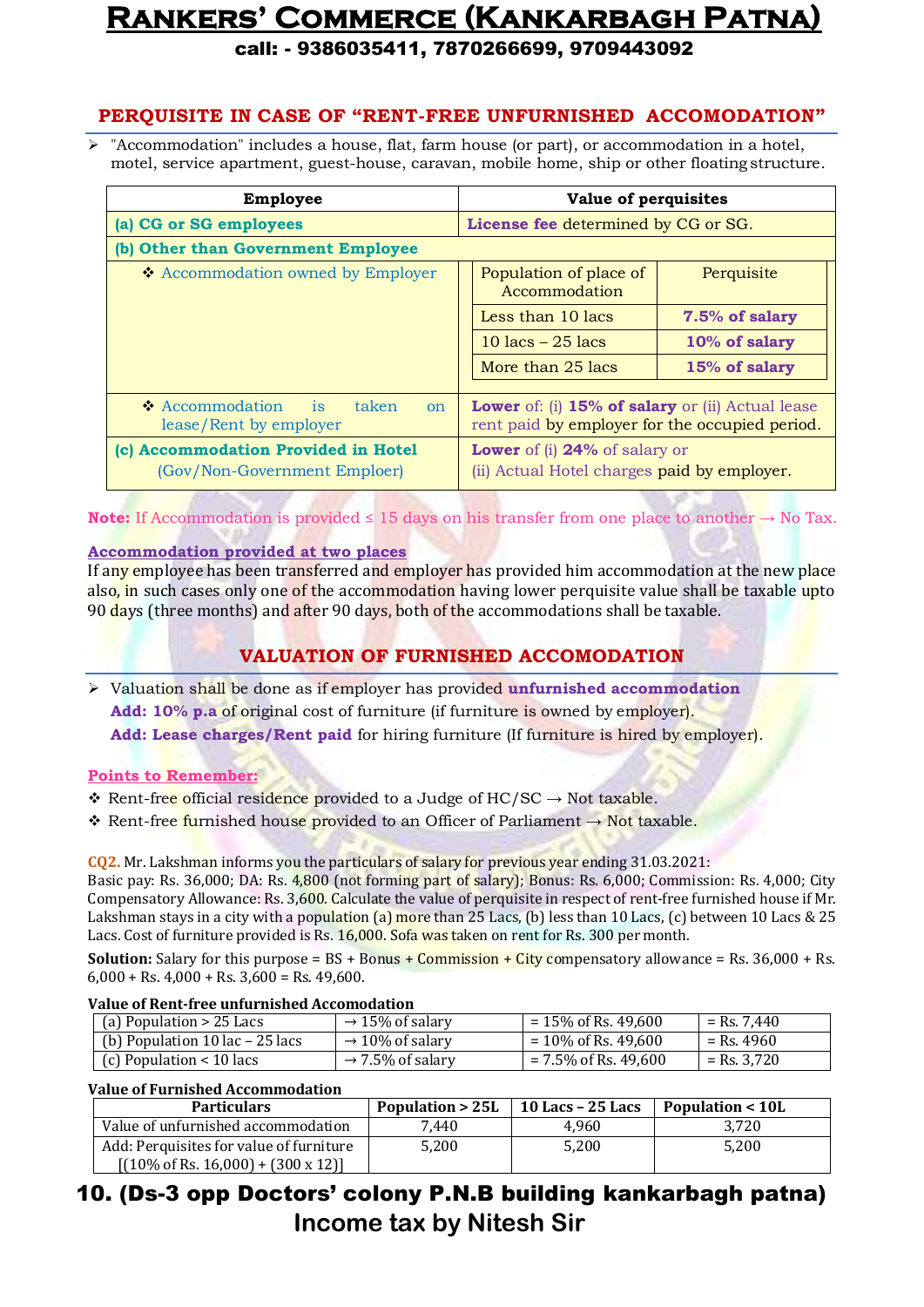### call: - 9386035411, 7870266699, 9709443092

| Value of furnished accommodation | .641 |  |
|----------------------------------|------|--|

**Note:** Dearness allowance since not forming part of salary is not considered for the computation of Salary.

#### **PERQUISITE IN RESPECT OF "MEDICAL FACILITIES"**

| A. Medical Facilities in India                                                         |                                        |  |
|----------------------------------------------------------------------------------------|----------------------------------------|--|
| <b>Place of Provision of Medical Treatment</b>                                         | <b>Value of Taxable Perquisite</b>     |  |
| (a) Hospital owned/maintained by employer;                                             |                                        |  |
| (b) Government Hospital;                                                               |                                        |  |
| (c) Private Hospital (if recommended by<br>Government for treatment of its employees). | Nothing shall be Taxable in such cases |  |
| (d) Specified facility for prescribed diseases in<br>hospital approved by PCC/CC.      |                                        |  |
| (e) Any other facility in India (Ex: Family doctor) Fully Taxable                      |                                        |  |

| <b>B. Medical Facility outside India</b>                                            |                                                                                                       |  |
|-------------------------------------------------------------------------------------|-------------------------------------------------------------------------------------------------------|--|
| <b>Type of Expenditure</b>                                                          | <b>Value of Taxable Perquisite</b>                                                                    |  |
| (a) Medical treatment in Abroad                                                     | Exempt to the extent permitted by the RBI.                                                            |  |
| (b) Cost of Stay in Abroad (including one<br>attendant who accompanies the patient) | Taxable Perquisite = Amount exceeding the<br>amount permitted by RBI.                                 |  |
| (c) Cost on Travel (including one attendant who<br>accompanies patient)             | <b>Exempt</b> only if GTI of employee computed<br>before including this expenditure $\leq$ Rs. 2 lacs |  |

#### **Points to Remember:**

**1.** Health Insurance Premium paid by employer in approved scheme of CG/IRDA→ **Not Taxable.**

- 2. Medical Facilities may be provided to an employee or any member of his family.
- 3. Family → Spouse + Children (Maximum 2) + [Dependent Parents + Brothers + Sisters].

4. Fixed Medical Allowance  $\rightarrow$  Always taxable.

**CQ3.** Compute taxable perquisite on medical facilities received by Mr. G from his employer during PY 2020-21:

| Medical premium paid for insuring health of Mr. G                   | Rs. 7,000  |
|---------------------------------------------------------------------|------------|
| Treatment of Mr. G by his family doctor                             | Rs. 5,000  |
| Treatment of Mrs. G in a Government hospital                        | Rs. 25,000 |
| Treatment of Mr. G's grandfather in a private clinic                | Rs. 12,000 |
| Treatment of Mr. G's mother (68 years & dependant) by family doctor | Rs. 8,000  |
| Treatment of Mr. G's sister (dependant) in a nursing home           | Rs. 3,000  |
| Treatment of Mr. G's brother (independent)                          | Rs. 6,000  |
| Treatment of Mr. G's father (75 years & dependant) abroad           | Rs. 50,000 |
| Expenses of staying abroad of the patient                           | Rs. 30,000 |
| Limit specified by RBI                                              | Rs. 75,000 |

| Solution:<br><b>Medical Facilities outside India</b>                                         |            |
|----------------------------------------------------------------------------------------------|------------|
| Total Expenditure on Treatment + Expense of Stay = $\text{Rs. } 50,000 + \text{Rs. } 30,000$ | Rs. 80.000 |
| <b>Less:</b> Exempt to the extent permitted by RBI (Limit specified by RBI)                  | Rs. 75,000 |
| Value of Taxable Perquisite                                                                  | Rs. 5,000  |

#### **Medical Facilites outside India**

| Medical premium paid for insuring health of Mr. G         | Exempt     |
|-----------------------------------------------------------|------------|
| Treatment of Mr. G by his family doctor                   | Rs. 5,000  |
| Treatment of Mrs. G in a Government hospital              | Exempt     |
| Treatment of Mr. G's grandfather in a private clinic      | Rs. 12,000 |
| Treatment of Mr. G's mother (dependant) by family doctor  | Rs. 8,000  |
| Treatment of Mr. G's sister (dependant) in a nursing home | Rs. 3,000  |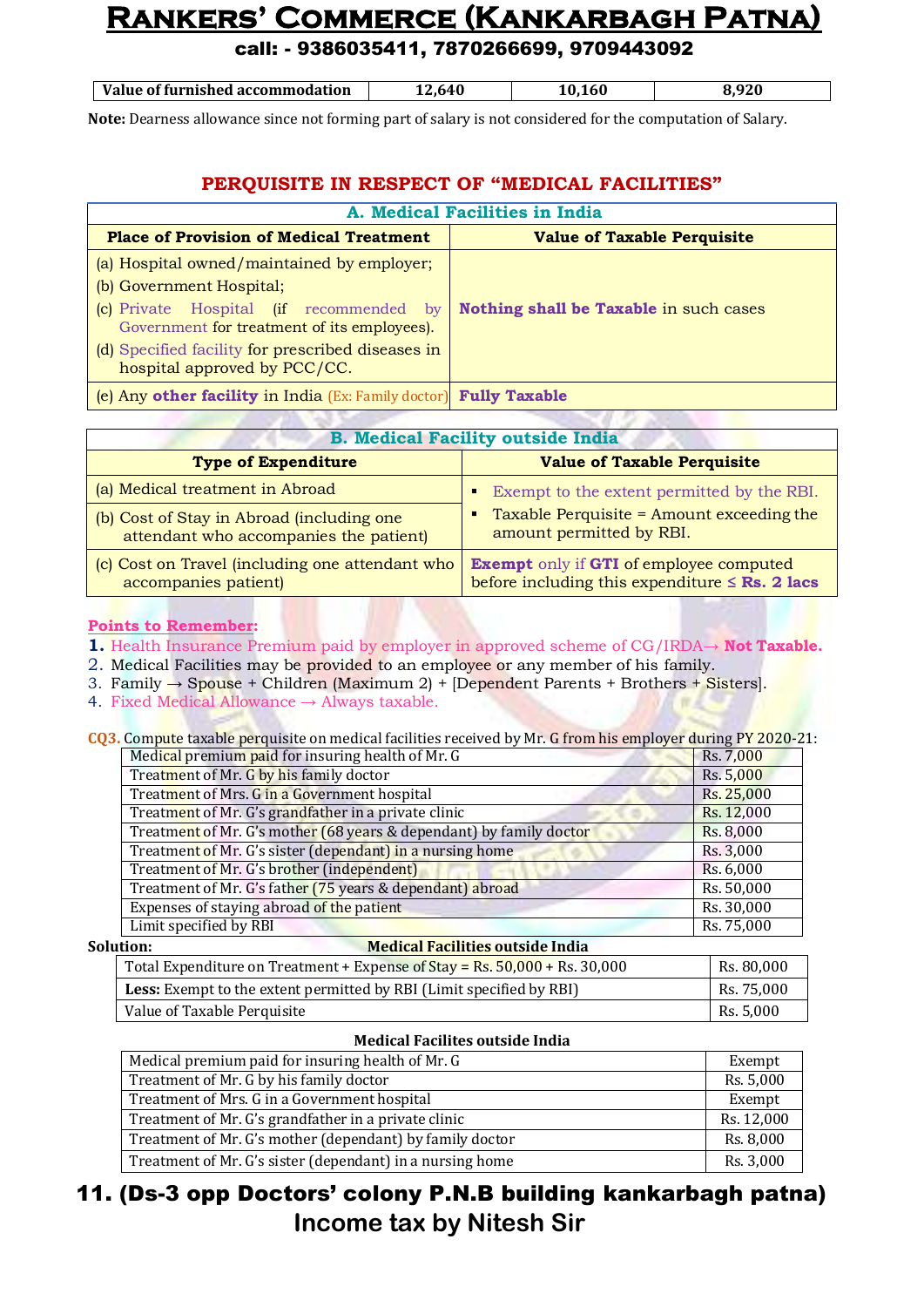call: - 9386035411, 7870266699, 9709443092

| Treatment of Mr. G's brother (independent)     | Rs. 6.000         |
|------------------------------------------------|-------------------|
| Perquisite of Medical facilities in India      | Rs. 34.000        |
| Perquisite of Medical facilities outside India | Rs. 5.000         |
| <b>Total Perquisite</b>                        | <b>Rs. 39,000</b> |

**Note:** Grandfather & Independent brother are not included within the meaning of family of Mr. G

### **INTEREST-FREE LOAN OR CONCESSIONAL LOAN**

 $\triangleright$  If a loan is given by employer to employee or member of his household, it is a taxable perquisite.

#### **How to value the amount of Perquisite when loan is given:**

- 1. Find out the **Maximum outstanding Monthly balance** on last day of every month.
- 2. Find out D**ifferential Interest** for each month on the outstanding amount
- [SBI rate on loan of same kind Concessional rate given by employee]
- 3. Value of Perquisite on loan = Sum of Differential Interest of all months.
- **"Maximum outstanding monthly balance" =** Aggregate outstanding balance for each loan as on the last day of each month.

**Exceptions**: In following cases, Interest-free Loan is not treated as perquisite:

- **(a)** If the amount of **loans ≤ Rs. 20,000.**
- (b) If Loan is given for **Medical Treatment of Prescribed Diseases** (Cancer, tuberculosis, etc). However, such amount to the extent it is reimbursed to the employee by insurance company shall be considered for valuation of Perquisite.

**Note:** Any loan given by CHC to its employee (who holds at least 10% voting power) which is treated as deemed dividend  $u/s$  2(22)(e), it shall also be taxable as perquisite.

**CQ4.** Mr. Raju is employed in Kangana Ltd. and he has taken a loan of Rs. 5 lacs from employer on 20.04.2020 at a rate of 4% p.a. but SBI rate is 10% p.a. and loan was repaid in monthly installment of Rs. 1 lac each starting from 10.07.2020. Find the value of taxable perquisite.

#### **Solution:**

| April 2020       | 5,00,000 x 6% x 1/12              | Rs. 2,500  |
|------------------|-----------------------------------|------------|
| <b>May 2020</b>  | $5,00,000 \times 6\% \times 1/12$ | Rs. 2,500  |
| <b>June 2020</b> | $5,00,000 \times 6\% \times 1/12$ | Rs. 2,500  |
| <b>July 2020</b> | $4,00,000 \times 6\% \times 1/12$ | Rs. 2,000  |
| August 2020      | $3,00,000 \times 6\% \times 1/12$ | Rs. 1,500  |
| September 2020   | $2,00,000 \times 6\% \times 1/12$ | Rs. 1,000  |
| October 2020     | $1,00,000 \times 6\% \times 1/12$ | Rs. 500    |
| Taxable amount   |                                   | Rs. 12,500 |

### **PERQUISITE IN RESPECT OF TRAVELLING, TOURING, ACCOMMODATION**

| <b>Circumstances</b>                                                                                 | <b>Value of perquisite</b> |  |
|------------------------------------------------------------------------------------------------------|----------------------------|--|
| Facility is provided <b>uniformly</b> to all employees   Actual Expenditure incurred by the employer |                            |  |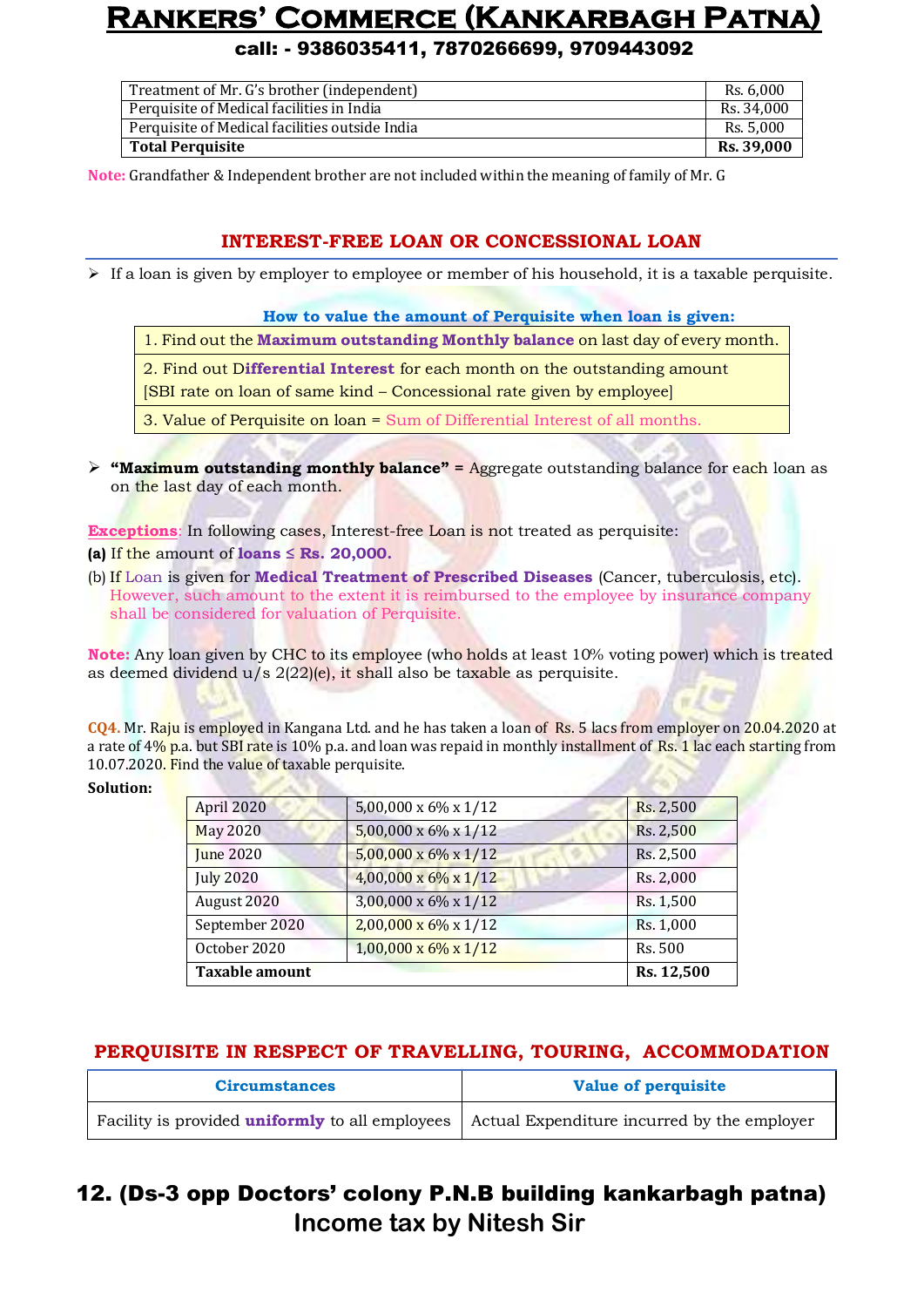call: - 9386035411, 7870266699, 9709443092

| Facility is <b>not available uniformly</b> to all<br>employees        | Actual value offered to public by other agencies         |
|-----------------------------------------------------------------------|----------------------------------------------------------|
| Employee is on official tour & he takes his<br>family member with him | Amount of expenditure incurred for such family<br>member |
| Any official tour is extended as a vacation.                          | Expenses incurred for extended period.                   |

#### **PERQUISITE IN RESPECT OF "FREE EDUCATION"**

| <b>Nature of Expenditure</b>                                                               | <b>Taxable Perquisite</b>                                                                              |  |
|--------------------------------------------------------------------------------------------|--------------------------------------------------------------------------------------------------------|--|
| 1. Training of employees                                                                   | <b>Not Taxable</b>                                                                                     |  |
| 2. Education facility provided to family members<br>Payment/reimbursement of tuition fees. | Fully Taxable. No Exemption is available.                                                              |  |
| 3. Education facility provided to children of<br>Employee                                  | <b>Reasonable cost of education is taxable.</b><br>Exemption $\rightarrow$ Rs 1000 per month per child |  |

**Scholarship** given by an employer-company to **children** of its employees (solely at its discretion without reference to terms of employment)  $\rightarrow$  Not a perquisite.

**CQ5.** The employer has made arrangements for the education of three children's of his employee in his own school and has incurred Rs. 1,500 per month per child and has recovered Rs. 300 per month per child from the employee. Calculate the value of taxable perquisite in the hands of employee.

**Solution:** Exemption of Rs. 1,000 per month is available irrespective of number of children. Value of perquisite per children = Rs.  $1,500 -$  Rs.  $300 -$  Rs.  $1,000$  (Exemption) = Rs. 200 per month. Value of taxable perquisite = Rs. 200 per month  $\times$  12 months  $\times$  3 children = Rs. 7,200.

### **VALUATION OF LEAVE TRAVEL CONCESSION IN INDIA [SEC 10(5)]**

| Different situations of Journey                                                                  | Amount of exemption (LOWER OF 1 or 2)                                                                             |  |  |
|--------------------------------------------------------------------------------------------------|-------------------------------------------------------------------------------------------------------------------|--|--|
| 1. Journey by Air                                                                                | (a) Fare of <b>Economy class</b> by shortest route<br>(b) Amount spent                                            |  |  |
| 2. Journey by Rail OR Journey by other<br>mode even if Route of journey are<br>connected by rail | (a) Fare of $AC$ 1 <sup>st</sup> class rail by shortest route or<br>(b) Amount spent.                             |  |  |
| 3. If <b>origin &amp; destination</b> of journey (or<br>part) not connected by rail:             |                                                                                                                   |  |  |
| (i) If Recognised public transport Exists<br>(ii) If No recognised public transport Exist        | $(i)$ 1 <sup>st</sup> /Deluxe fare by shortest route<br>(ii) AC 1 <sup>st</sup> class rail fare by shortest route |  |  |

#### **Points to Remember:**

- **Exemption** is available only for going anywhere **in India along with family.**
- **Family:** Spouse & children (Max 2 children), Dependent Parents, brothers, sisters.
- **Only 2 journeys in a block of 4 years are Exempt:** The block of 4 years applicable for AY 20- 21 is 2019-2012 (1 Jan 2018 - 31 Dec 2021). Earlier blocks were 2014-2017 & so on.
- Exemption is based on **Actual Expenditure:** No Exemption without performing any journey.
- Exemption is available only on **Bus fare, Rail fare, Air fare**: No exemption of taxi charges,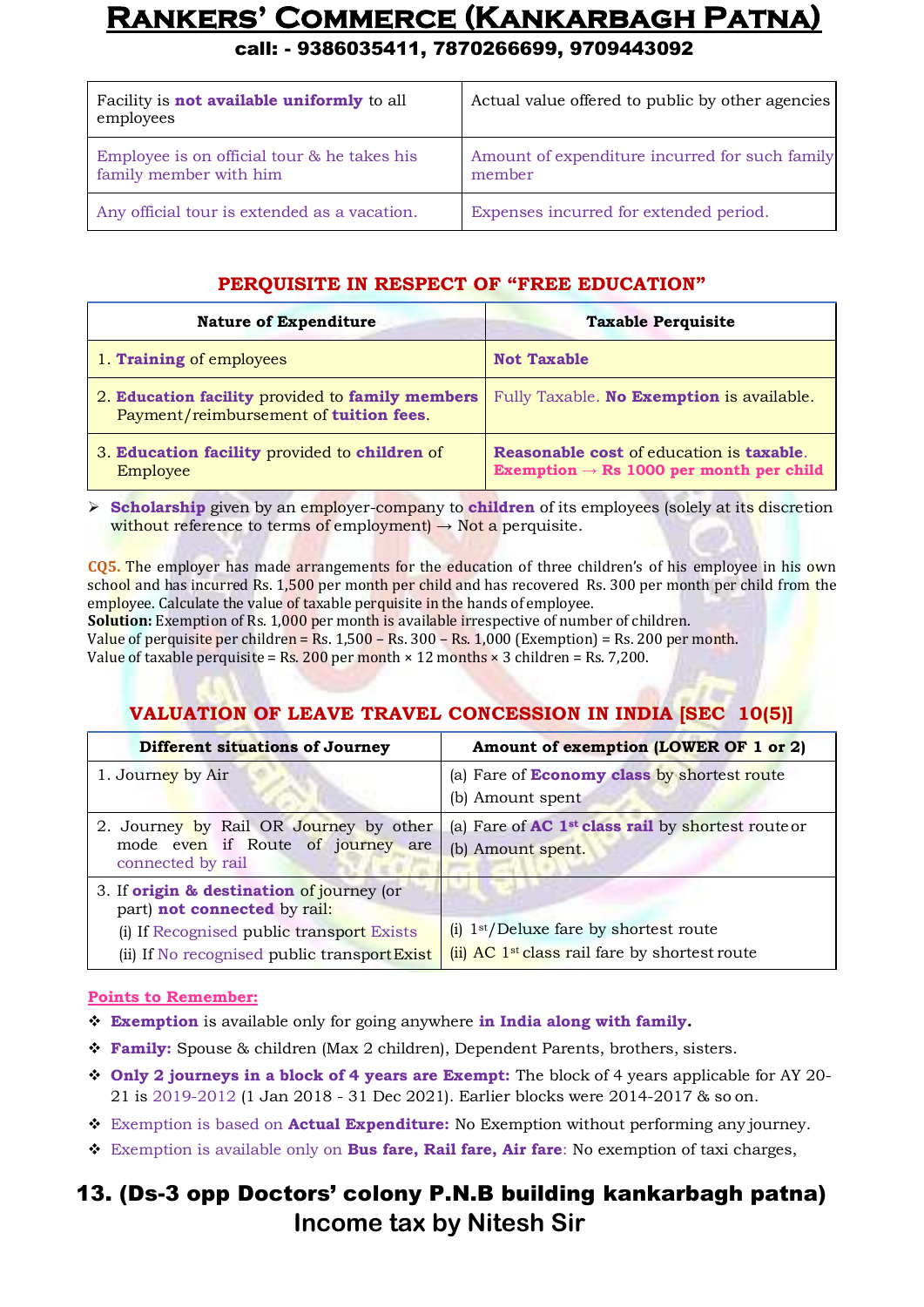call: - 9386035411, 7870266699, 9709443092

loading charges, boarding expenses is available.

#### **CARRY FORWARD OF EXEMPTION**

If any of the LTC available in earlier block has not been availed by the assessee, then assessee can claim carry forward of such unavailed exemption (ONLY ONE) in first calendar year of the next block. The carried forward exemption so availed will not be counted for future exemptions allowable in respect of two journey.

**Ex:** For the block of 2014-2017, X can claim exemption of LTC on two occasions. If X has not availed the exemption (or has availed exemption only on one occasion) during 2014-2017, then he can carry forward unavailed concession. The benefit of carry forward is available in respect of only one journey in 1<sup>st</sup> year of the next block (i.e during calendar year 2018). In addition, he can avail exemptions on two more occasions during 2018-2022.

**CQ6.** Mr. D went on a holiday on 25.12.209 to Delhi with his wife and three children (one son – age 5 years; twin daughters – age 2 years). They went by flight (economy class) and the total cost of tickets reimbursed by his employer was Rs. 60,000 (Rs. 45,000 for adults and Rs. 15,000 for the three minor children). Compute the amount of LTC exempt.

**Solution:** Since the son's age is more than the twin daughters, Mr. D can avail exemption for all his three children. The restriction of two children is not applicable to multiple births after one child. The holiday being in India and the journey being performed by air (economy class), the entire reimbursement met by the employer is fully exempt.

**CQ7.** In the above question, will there be any difference if among his three children the twins were 5 years old and the son 3 years old? Discuss.

**Solution:** Since the twins' age is more than the son, Mr. D cannot avail for exemption for all his three children. LTC exemption can be availed in respect of only two children.

**Taxable LTC = 15000 \* 1/3 = Rs. 5000. LTC** exempt = Rs 55000. [60000-5000]

### **PREQUISITE IN RESPECT OF "GIFT, VOUCHER OR TOKEN"**

- $\triangleright$  Value of perquisite = Actual cost to the employer.
- $\triangleright$  However, Aggregate Exemption of Rs. 5,000 in a year is available if gift is **received in kind.**
- Cash gifts are fully taxable without any exemption.
- $\triangleright$  Gift or voucher or token may be received by the employee or by member of his household.

**Ex:** Employer provides a cash gift of Rs 3,000 to X. Beside this, X gets a wrist watch of Rs. 8,000 from his employer. **Answer:** Rs. 3,000 being cash is fully taxable. Further Rs. 3,000 (Rs. 8,000 – Rs. 5,000) is taxable for gift-in-kind.

#### **PERQUISITE IN CASE OF "TELEPHONES/MOBILE PHONES BILLS"**

 $▶$  If employer pays/reimburses telephone bills or mobile charges of employee  $→$  No Perquisite.

**Note:** In case of Retired chairman/members of UPSC, Value of residential telephones free of cost& number of free calls up to Rs. 1,500 p.m (over & above free calls allowed by telecompany  $\rightarrow$ **Exempt**.

#### **PERQUISITE IN RESPECT OF "FREE DOMESTIC SERVANTS"**

Taxable Amount = **Actual Cost** (Total salary paid by employer – amount recovered from employee)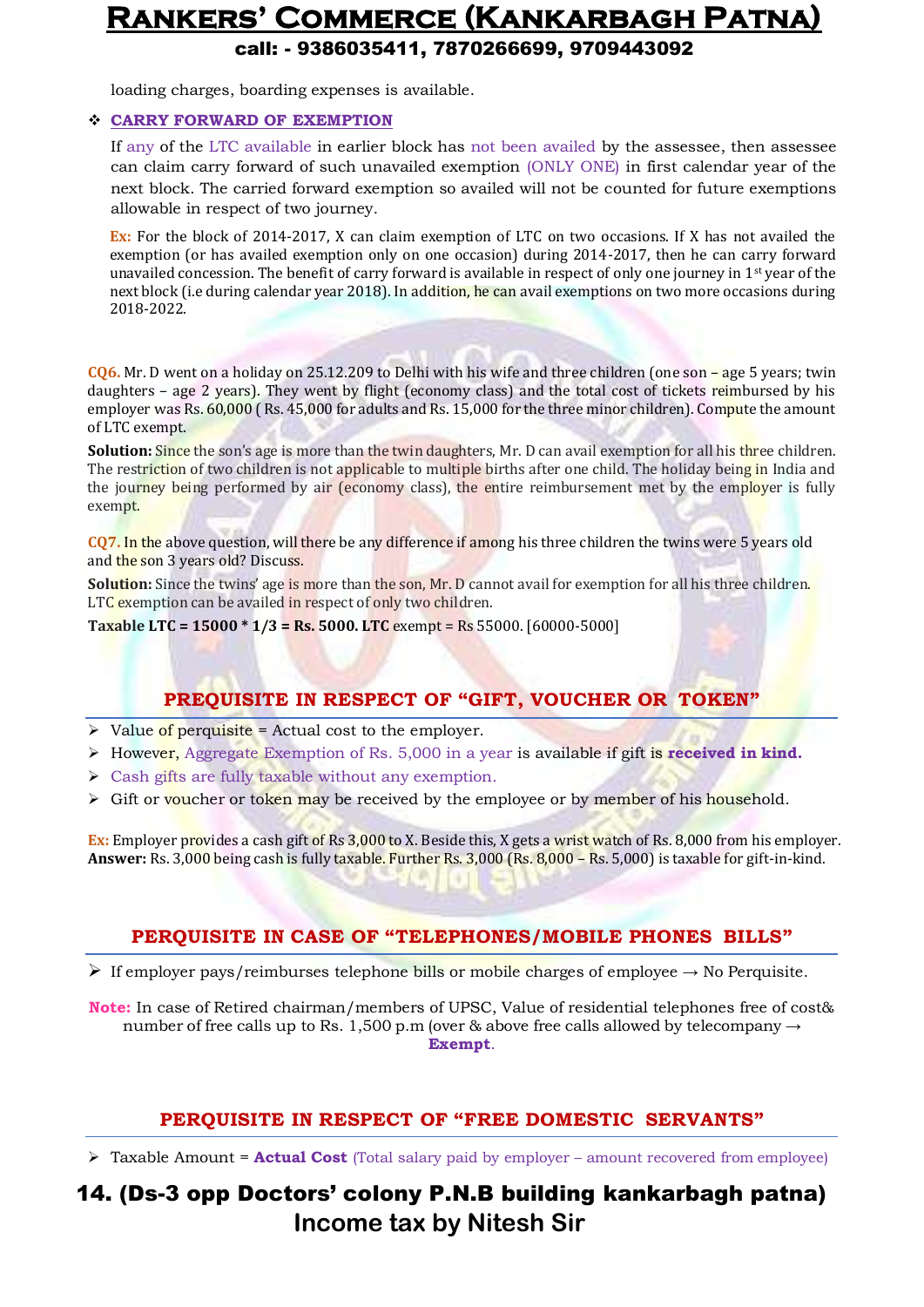**Note:** When a house owned by employer is given to employee & employer incurs expenditure on maintenance of garden  $\rightarrow$  Not a perquisite.

As per CBDT circular, provisions of gardener (when gardener is provided along with a house owned by the employer) cannot be taken as a perquisite, as employer in any case would have maintained the garden irrespective of the fact whether building was occupied by employee or lying vacant.

**CQ8.** Mr. X employed in XYZ Ltd. as a computer analyst gives you the list of perquisites provided by the company to him for the entire financial year 2019-20:

(i) Domestic servant was provided at the residence of Mr. X. Salary of domestic servant is Rs. 1,500 per month. The servant was engaged by him and the salary is reimbursed by the company (employer).

(ii) Free education was provided to his two children  $Y \& Z$  in a school maintained and owned by the company. The cost of such education for Y is computed at Rs. 900 per month and for Z at Rs. 1,200 per month. No amount was recovered by the company for such education facility from Mr. X.

(iii) A gift voucher worth Rs. 10,000 was given on the occasion of his marriage anniversary. It is given by the company to all employees above certain grade.

(iv) Telephone provided at the residence of Shri Bala and the bill aggregating to Rs. 25,000 paid by the employer. Compute the chargeable perquisite in the hands of Mr. X for the AY2020-21.

#### **Solution:**

(i) Domestic servant was employed by the employee and the salary of such domestic servant was paid/reimbursed by the employer. It is taxable as perquisite for all categories of employees. Taxable perquisite value = Rs. 1,500  $\times$  $12 = Rs. 18,000.$ 

(ii) Where the educational institution is owned by the employer, the value of perquisite in respect of free education facility shall be determined with reference to the reasonable cost of such education in a similar institution in or near the locality. However, there would be no perquisite if the cost of such education per child  $\leq$  Rs. 1,000 p.m. Therefore, there would be no perquisite in respect of cost of free education provided to his child Y.

However, the cost of free education provided to his child Z would be taxable, since the cost exceeds Rs. 1,000 per month. The taxable perquisite value would be Rs. 2,400 (Rs. 200  $\times$  12).

(iii) The value of any gift or voucher or token in lieu of gift received by the employee or by member of his household not exceeding Rs. 5,000 in aggregate during the previous year is exempt. Value of perquisite would be Rs. 5,000.

(iv) Telephone provided at the residence of the employee & payment of bill by the employer is a tax-free perquisite.

### **FREE FOOD & NON-ALCOHOLIC BEVERAGES**

| <b>Nature of expenditure</b>                                                              | <b>Taxability of perquisite.</b>                                                     |  |
|-------------------------------------------------------------------------------------------|--------------------------------------------------------------------------------------|--|
| 1. Tea or snacks provided during working hours                                            | Not a perquisite                                                                     |  |
| 2. Food & non-alcoholic beverages provided in<br>remote area or an off-shore installation | Not a perquisite if provided in working hours                                        |  |
| 3. Meal provided in office                                                                | Cost to the employer (in excess of Rs $50$ ) –<br>Amount recovered from the employee |  |

**Note:** Working hours include overtime & working on holidays.

**Ex:** Mr. X is employed in the office of Chartered Accountant and during the year he was given free lunch on many occasions and value per lunch is Rs. 175. In such case Rs. 125 (Rs. 175 – Rs. 50) per lunch is taxable.

### **PREQUISITE IN RESPECT OF "CREDIT CARD EXPENSES"**

 $\triangleright$  Perquisite = Total expenditure incurred (including Membership fees) by the employer Less: Expenditure incurred for **official purposes** [Complete details should be maintained] Less: Amount recovered from employee.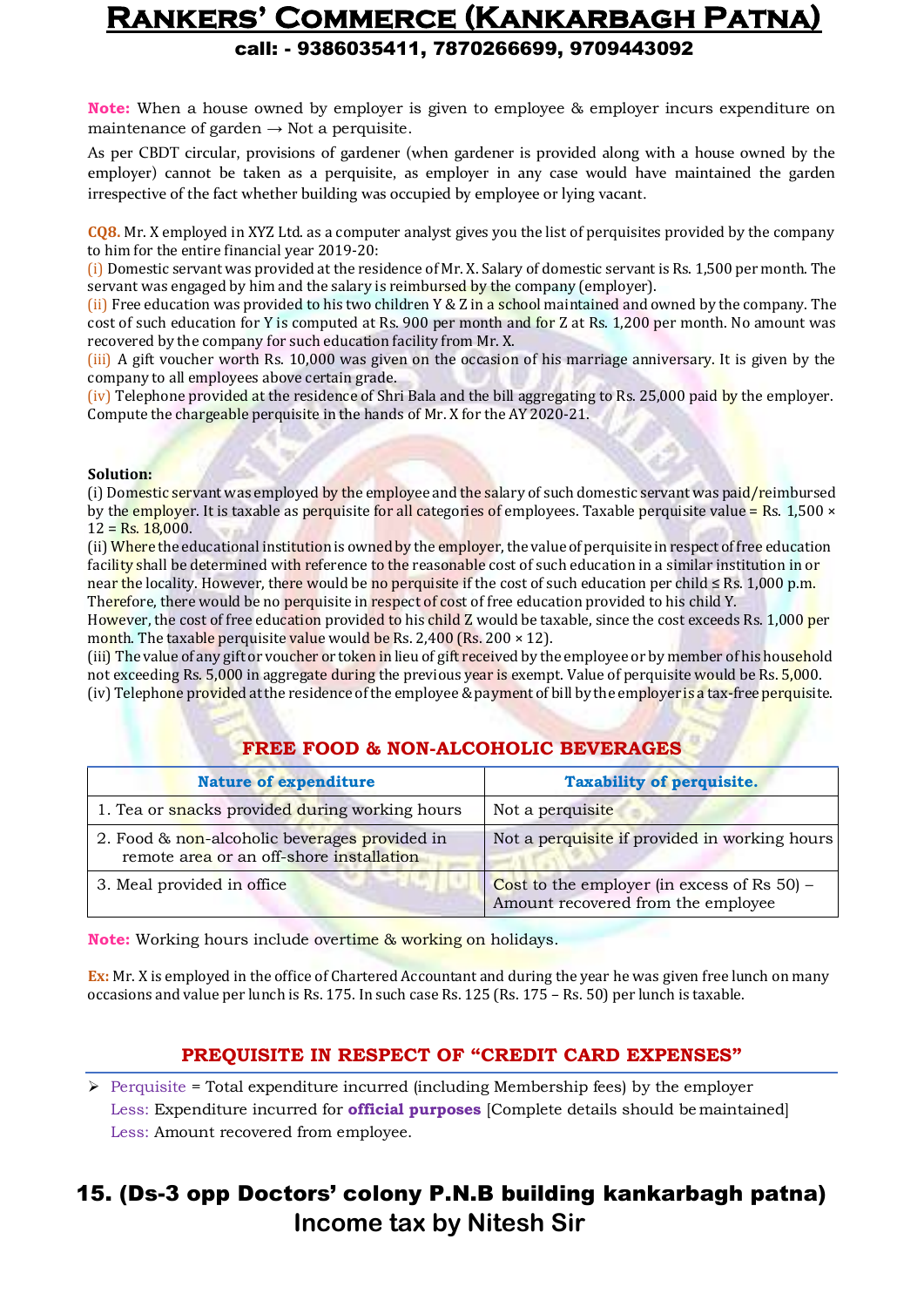call: - 9386035411, 7870266699, 9709443092

### **PREQUISITE IN RESPECT OF "CLUB EXPENDITURE"**

- **Perquisite** = Total expenditure incurred (including annual fees) for club facilities Less: Expenditure incurred for official purposes [Complete details should be maintained] less: Amount recovered from employee.
- $\triangleright$  Expenditure pertaining to **health club, sports facilities** etc.  $\rightarrow$  **not a perquisite.**

**Note:** Where the employer has obtained corporate membership of the club, the value of perquisite shall not include the initial fee paid for acquiring such corporate membership.

### **PERQUISITE IN RESPECT OF "FREE/CONCESSIONAL TICKETS"**

- **Employer:** Engaged in the carriage of passengers or goods;
- **Services given:** Free/concessional Tickets for Personal Journey/Goods;
- **Perquisite = Value at which such benefit or amenity is offered by such employer to the public**

**Note:** Employees of an airline or the railways → **No Perquisite.**

### **PERQUISITE IN RESPECT OF "USE OF MOVEABLE ASSETS"**

 $\triangleright$  Value of perquisite is determined as follows:

| <b>Asset given</b>       | <b>Value of benefit</b>                     |  |  |
|--------------------------|---------------------------------------------|--|--|
| (a) Laptops & computers  | NIL                                         |  |  |
| (b) Other Movable assets | 10% p.a. of Actual Cost (Hire/Rent Charges) |  |  |

Completed years of Use is not required. Even use of asset for part of year will be perquisite.

### **TRANSFER OF MOVEABLE ASSETS AT DISCOUNTED/ NOMINAL PRICE**

- **Perquisite = WDV [Actual Cost Depreciation] Sale Consideration paid by employee.**
- $\triangleright$  Depreciation shall be calculated only if asset has been used by employer for business purpose.
- Depreciation is deductible for **completed years of use only.** (Fraction of years → Ignored)
- Depreciation **shall be calculated as follows:**

|                    | 1. Computer & electronics items 50% on WDV for each completed year of usage. |
|--------------------|------------------------------------------------------------------------------|
| 2. Motor car       | 20% on WDV for each completed year of usage.                                 |
| 3. Any other Asset | 10% on SLM for each completed year of usage                                  |

Electronics items do not include household electronic appliances.

**CQ9.** Find out the taxable value of the perquisite in the following cases for the AY 2020-21:

1. Mr. X is given a laptop by his employer for using it for private purpose. Cost of the laptop is Rs.96,000.

2. On 18.10.2019, the company gives its music system to Mr. X for domestic use. Ownership is nottransferred. Cost of music system (in 2011) to the employer is Rs. 30,000.

3. The employer sells the following assets to the employees on 1.1.2020

| Name of employee                              | W            |            |            |
|-----------------------------------------------|--------------|------------|------------|
| Asset sold                                    | Car          | Computer   | Fridge     |
| Cost of the asset to employer                 | Rs. 8,50,000 | Rs. 95,000 | Rs. 30,000 |
| Date of purchase [put to use on the same day] | 14.5.2017    | 14.5.2017  | 14.5.2017  |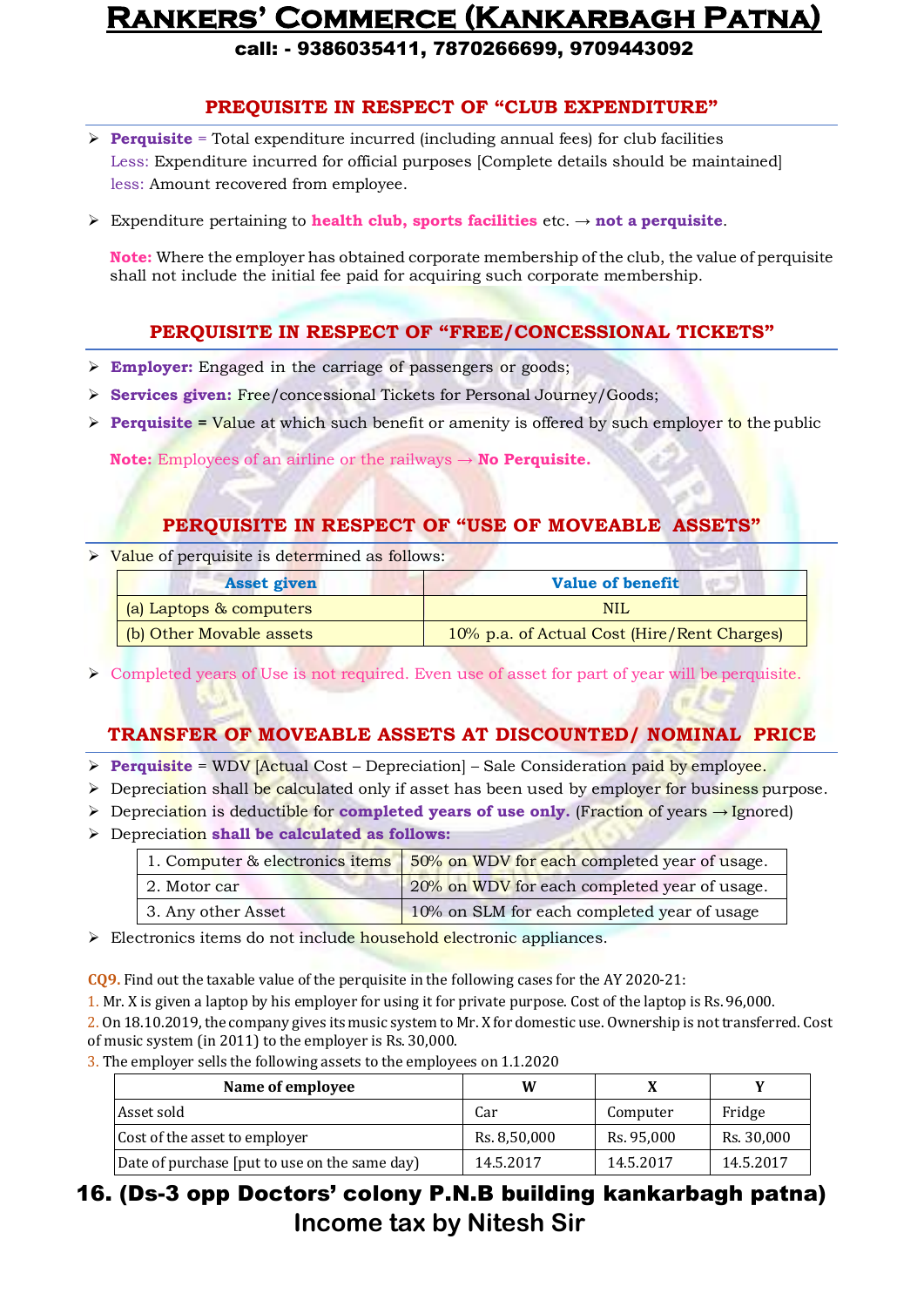call: - 9386035411, 7870266699, 9709443092

| Sale price                                                                         | Rs. 3,00,000 | Rs. 19,000 | Rs.10.000 |  |
|------------------------------------------------------------------------------------|--------------|------------|-----------|--|
| fore sale on 1 1 2020, these assets were used for business nurnose by the employer |              |            |           |  |

Before sale on 1.1.2020, these assets were used for business purpose by the employer. **Solution:**

1. Free use of laptop is not a taxable perquisite.

2. S is provided a music system by the employer. Taxable perquisite is determined @ 10% p.a. of cost for the period of use (From  $18.10.2019 - 31.3.2020$ ). Thus Taxable perquisite = Rs. 1,356 [Rs. 30,000 x 10%  $x\frac{1651}{365}$ ]

3. The taxable value of the perquisite in the hands of W, X & Y shall be determined as follows-

| <b>Particulars</b>                                                                                                                                     | Car      | Computer | Fridge |
|--------------------------------------------------------------------------------------------------------------------------------------------------------|----------|----------|--------|
| Cost of the asset on 14.5.2017                                                                                                                         | 8,50,000 | 95,000   | 30,000 |
| Less-Normal wear & tear for first year ending 13.5.2018<br>$(20\% \text{ of Rs. } 8,50,000; 50\% \text{ of Rs. } 95,000; 10\% \text{ of Rs. } 30,000)$ | 1,70,000 | 47,500   | 3,000  |
| Balance on 14.5.2018                                                                                                                                   | 6,80,000 | 47,500   | 27,000 |
| Less- Normal wear & tear for second year ending<br>13.5.2019(20% of Rs. 6,80,000; 50% of Rs.47,500; 10% of<br>Rs. 30,000)                              | 1,36,000 | 23,750   | 3,000  |
| Balance on 14.5.2019                                                                                                                                   | 5,44,000 | 23,750   | 24,000 |
| Less-Sale consideration                                                                                                                                | 3,00,000 | 19,000   | 10,000 |
| Taxable value of the perquisite                                                                                                                        | 2,44,000 | 4,750    | 14,000 |

**Note**: Normal wear & tear for a part of the year is not taken into consideration.

**CQ10.** Mr. X is employed with ABC Ltd. His son is allowed to use a motor cycle belonging to the company. The company had purchased this motor cycle for Rs. 60,000 on 01.05.2016 & given him on the same date. The motor cycle was finally sold to him on 01.08.2019 for Rs. 30,000. Compute the taxable perquisite in the hands of Mr.  $\overline{X}$ .

#### **Solution:**

**(i) Perquisite for Use of motor cycle** = 60,000 x 10% p.a. for 4 months [1.4.2019 – 31.7.2019] = Rs. 2,000. **Note:** Only the period of use in this previous year shall be considered for valuation of perquisite. Because we are determining the taxability for this PY. Students generally make mistake on this point. **(ii) Perquisite in respect of Transfer of motor cycle:**

Depreciated value of the motor cycle = Original cost - Depreciation  $@10\%$  p.a. for 3 completed years

 $=$  Rs. 60,000  $\cdot$  (Rs. 60,000 x 10% p.a. x 3 years) = Rs. 42,000.

**Taxable Perquisite** = Rs. 42,000 - Rs. 30,000 = Rs. 12,000.

### **PAYMENT OF PREMIUM ON PERSONAL ACCIDENT INSURANCE POLICIES**

- **No immediate benefit** would become payable and benefit will accrue at a future date only if certain events take place.
- Moreover, employers would be taking such policy in their **business interest only,** so as to indemnify themselves from payment of any compensation.
- Therefore, the premium so paid will **not** be a **taxable perquisite** in the employees' hands*.*

### **PERQUISITE IN RESPECT OF "SWEAT EQUITY SHARES/ESOP"**

- **Perquisite = FMV on Exercise Date – Amount Actually paid by the Employee.**
- Year of taxability: Taxable in the year of Allotment of Shares.

**Ex.** Mr. X is employed in ABC Ltd. & employer has issued 100 equity shares to the employee for free on 1.07.2019 & FMV is Rs. 150 per share on the exercise date. In this case, taxable amount = Rs. 15,000.  $\{100 \times (150 - 0)\}$ 

**Note:** If the shares have been sold by the employee, cost of acquisition = FMV on exercise date [Sec 49(2AA)].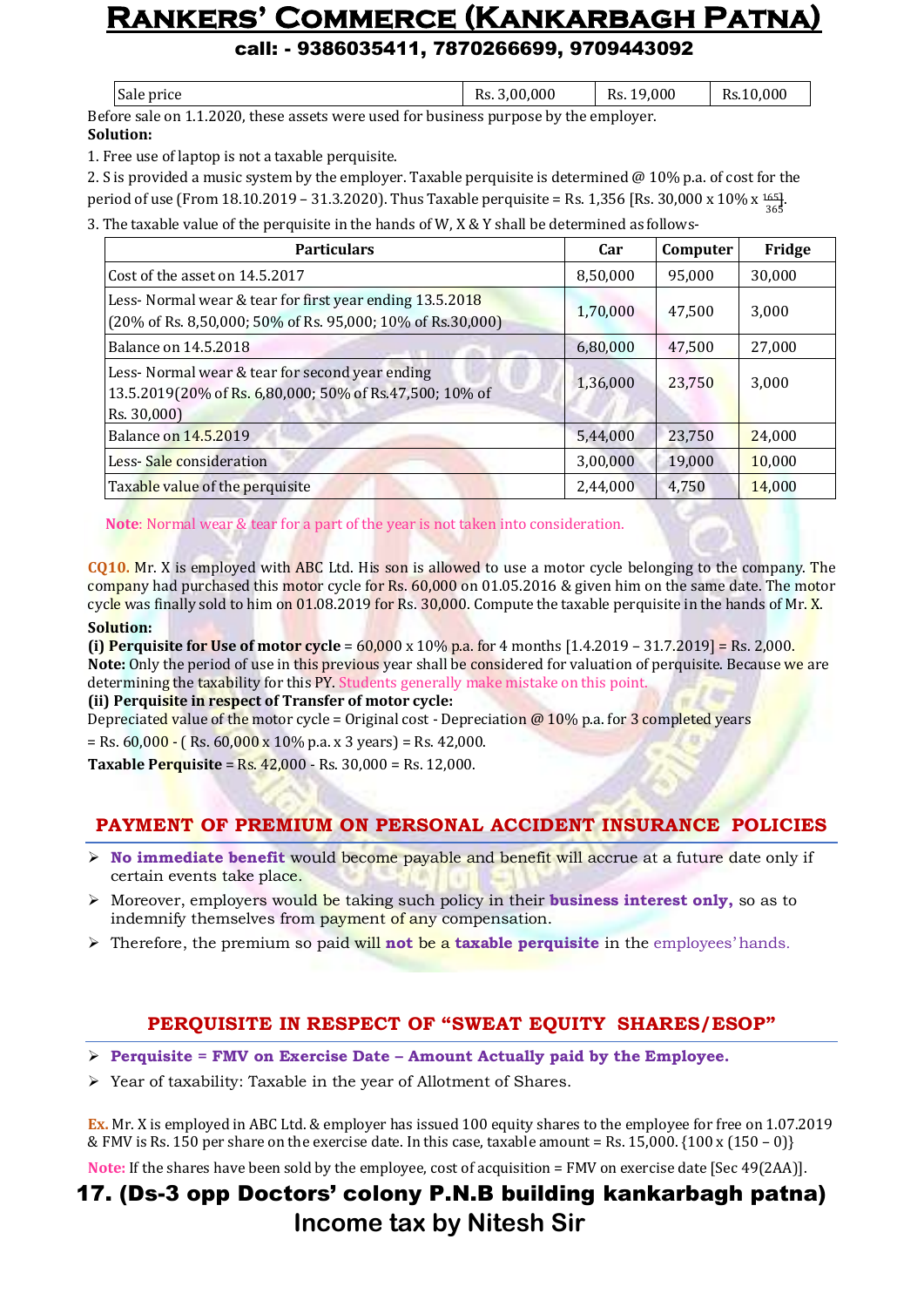call: - 9386035411, 7870266699, 9709443092

**FMV on Exercise Date** shall be determined as follows: **[To be read once]**

- 1. **Listed shares in India:** Average of opening & closing price on the date of exercise of option.
	- (a) If Listed on more than one RSE in India on Exercise Date: Average value on RSE which have highest volume of trading in the shares.
	- (b) If No Trading on Exercise Date: Closing price on any RSE on closest date of exercise date.
- 2. **Unquoted (unlisted) Shares:** Value determined by Merchant Banker on the specified date. Specified Date = (i) Date of Exercising options or (ii) Any date earlier (not more than 180 days) than the date of exercise of option.

### **PERQUISITE IN RESPECT OF GAS, ELECTRIC ENERGY OR WATER SUPPLY**

- Taxable amount = Actual Cost (Total Expenditure of Employer Amount Recovered from Employee)
- If Employee himself is manufacturer → Perquisite = **Manufacturing cost** incurred by employer.

**Ex:** Mr. X is employed in Bisleri and the company has provided him free water facility for which manufacturing cost of the company is Rs. 1,000 and its market value is Rs. 1,100, in this case, perquisite value shall be Rs. 1,000.

**CQ11.** Mr. X is drawing a consolidated salary of Rs. 60,000. Employer provides Gas, Water & Electricity facilities forwhich bills settled during the year amountto Rs. 24,000. Calculate the value oftaxableperquisite. **[Rs. 24,000]**

| PERQUISITE IN RESPECT OF "USE OF MOTOR CAR"                                                              |                                                                                |                        |                                 |                                                                                                          |  |
|----------------------------------------------------------------------------------------------------------|--------------------------------------------------------------------------------|------------------------|---------------------------------|----------------------------------------------------------------------------------------------------------|--|
| <b>Owned</b> by                                                                                          | <b>Expenses by</b>                                                             | <b>Purpose of use</b>  | <b>Taxable Perquisite</b>       |                                                                                                          |  |
| 1. Employer                                                                                              | Employer                                                                       | <b>Fully Official</b>  | No Perquisite                   |                                                                                                          |  |
| 2. Employer                                                                                              | Employer                                                                       | <b>Fully Personal</b>  | (a) Actual expenditure on car + |                                                                                                          |  |
|                                                                                                          |                                                                                |                        | (b) Remuneration to driver +    |                                                                                                          |  |
|                                                                                                          |                                                                                |                        |                                 | (c) Depreciation @ 10% p.a on actual cost.                                                               |  |
|                                                                                                          |                                                                                |                        |                                 | Expenses recovered from employee are deductible. No limit of Rs. 900 for driver's salary.                |  |
| 3. Employer                                                                                              | Employer                                                                       | Partly official &      | <b>CC</b> of Engine             | Perquisite                                                                                               |  |
|                                                                                                          |                                                                                | <b>Partly Personal</b> | <b>Upto 1600 CC</b>             | $1,800$ p.m + 900 p.m for<br>$\text{driver} = \text{Rs } 2,700 \text{ p.m.}$                             |  |
|                                                                                                          |                                                                                |                        | Above 1600 CC                   | 2,400 p.m + 900 p.m for<br>$\text{driver} = \text{Rs } 3,300 \text{ p.m.}$                               |  |
|                                                                                                          |                                                                                |                        |                                 | Rs. 900 p.m shall be taxable if driver is provided. Expenses recovered from employee are NOT deductible. |  |
| 4. Employer                                                                                              | Employee                                                                       | Partly official &      | <b>CC</b> of Engine             | Perquisite                                                                                               |  |
|                                                                                                          |                                                                                | <b>Partly Personal</b> | <b>Upto 1600 CC</b>             | 600 p.m + 900 p.m for<br>$\text{driver} = \text{Rs } 1,500 \text{ p.m.}$                                 |  |
|                                                                                                          |                                                                                |                        | Above 1600 CC                   | 900 p.m $+$ 900 p.m for<br>$\text{driver} = \text{Rs } 1,800 \text{ p.m.}$                               |  |
| Rs. 900 p.m shall be taxable if driver is provided. Expenses recovered from employee are NOT deductible. |                                                                                |                        |                                 |                                                                                                          |  |
| 5. Employee                                                                                              | Actual Expenditure incurred Less $\downarrow$<br>Employer<br>Partly official & |                        |                                 |                                                                                                          |  |
|                                                                                                          |                                                                                | <b>Partly Personal</b> | <b>CC</b> of Engine             | <b>Perquisite</b>                                                                                        |  |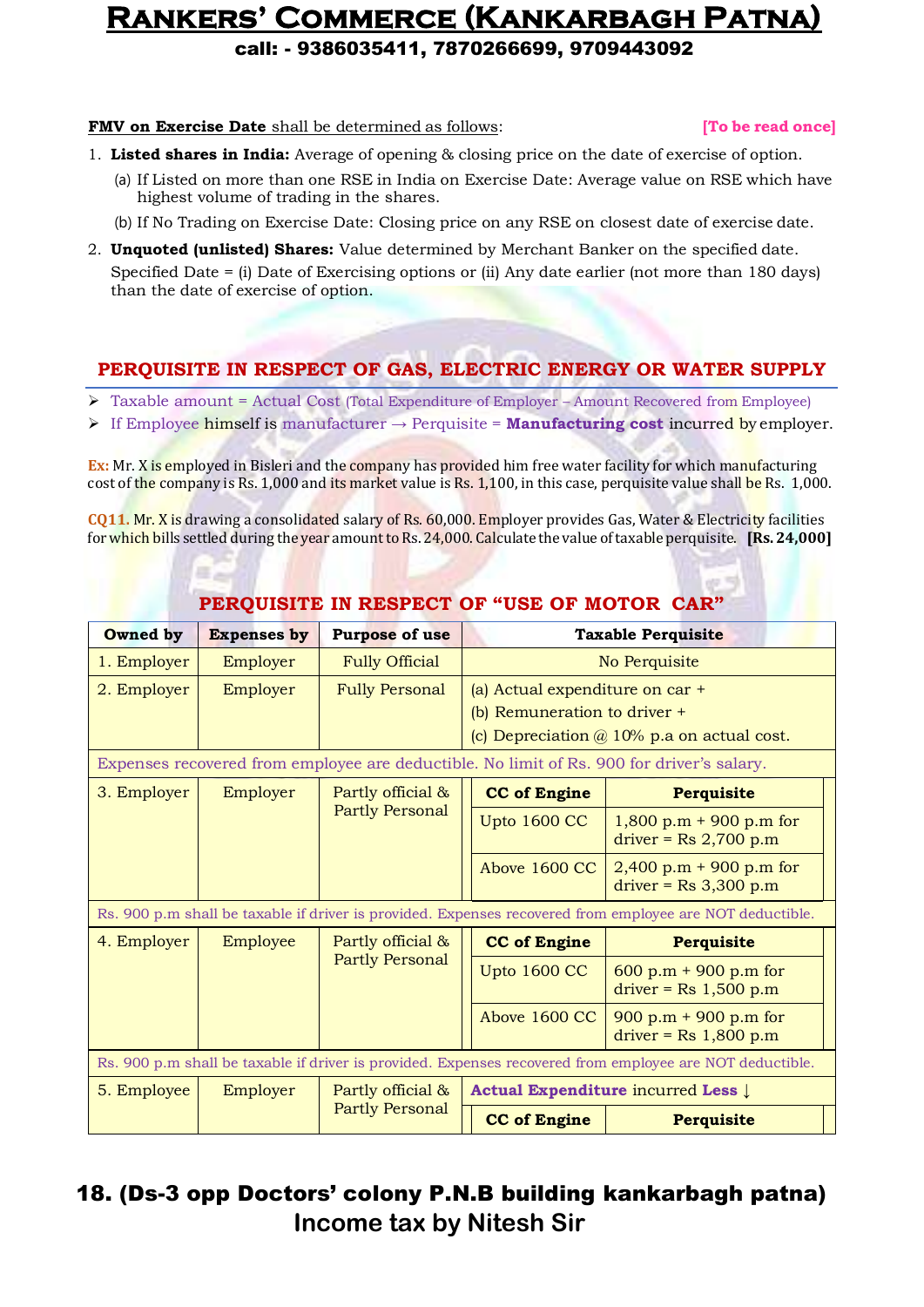call: - 9386035411, 7870266699, 9709443092

|                                                                                                          |          |                                             | <b>Upto 1600 CC</b><br>$1,800$ p.m + 900 p.m for<br>$\text{driver} = \text{Rs } 2,700 \text{ p.m.}$ |  |  |
|----------------------------------------------------------------------------------------------------------|----------|---------------------------------------------|-----------------------------------------------------------------------------------------------------|--|--|
|                                                                                                          |          |                                             | Above 1600 CC<br>$2,400$ p.m + 900 p.m for<br>$\text{driver} = \text{Rs } 3,300 \text{ p.m.}$       |  |  |
| Rs. 900 p.m shall be taxable if driver is provided. Expenses recovered from employee are NOT deductible. |          |                                             |                                                                                                     |  |  |
| 6. Employee                                                                                              | Employer | Official use                                | Not a perquisite.                                                                                   |  |  |
| 7. Employee<br>owns other<br>conveyance<br>but not car                                                   | Employer | Partly official &<br><b>Partly Personal</b> | Actual Expenditure incurred by Employer<br>Less: $Rs. 900 p.m$                                      |  |  |
| 8. Employer                                                                                              | Employee | <b>Fully Personal</b>                       | 10% p.a on actual cost of Car/hire charges                                                          |  |  |

#### **Points to Remember:**

- Meaning of Month: Month means **completed months.**
- \* When two or more cars are provided by employer to the employee: If an employer provides two or more cars (which falls in category 3), taxable value of only one such car (at employee's option) shall be determined according to the rules given in category 3. For other cars, value of perquisite shall be calculated under category 2.
- **Car facility between residence & office: Not taxable.**
- Facility for HC/SC Judges/Chairman/members of UPSC: **Not taxable.**
- Transport allowance provided to serving chairman/members of UPSC is also **not taxable.**

#### **ANY OTHER BENEFIT/AMENITIES PROVIDED BY EMPLOYER (Residual provision)**

 $\triangleright$  Perquisite = Cost to Employer (Arms length price) – Amount recovered from employee.

**CQ12.** Mrs. Roma, an employee of XYZ Ltd., submits the following information for the AY 2020-21:

Salary: 1,86,000; City compensatory allowance: 8,000; Bonus: 10,200; Education allowance: 4,000 (for her grandchildren); Income tax penalty paid by the employer: 2,000: Medical expenses reimbursed by the employer: 12,000; Leave travel concession: 1,000 (expenditure incurred by the employee nil); Free residential telephone: 4,000; Free refreshment during office hours 4,000; reimbursement of electricity bill by the employer: 1,060; reimbursement of gas bills: 1,000; Professional tax paid by the employer: 300 on behalf of Mrs. Roma; Professional tax paid by Mrs. Roma: 150. Determine the Total Income of Mrs. Roma for the AY2020-21.

| <b>Solution:</b><br><b>Computation of Salary</b>                                                                           |          |
|----------------------------------------------------------------------------------------------------------------------------|----------|
| <b>Basic Salary</b>                                                                                                        | 1,86,000 |
| <b>City Compensatory Allowance</b>                                                                                         | 8,000    |
| <b>Bonus</b>                                                                                                               | 10,200   |
| Education Allowance [Fully taxable since given for grandchildren]                                                          | 4,000    |
| Income tax Penalty paid by employer [Income tax paid by employer on Non-monetary                                           | 2,000    |
| perquisites is exempt. In this case, penalty is paid. Thus, it is a taxable perquisite                                     |          |
| Medical Reimbursement [other medical facilities are fully taxable]                                                         | 12,000   |
| Leave Travel Concession [taxable since actual expenditure is not incurred]                                                 | 1,000    |
| Refreshment [Since during office hours]                                                                                    | Nil      |
| <b>Residential Telephone</b>                                                                                               | Nil      |
| Payment of electricity bills by employer [It is a taxable perquisite]                                                      | 1060     |
| Reimbursement of gas bills [It is a taxable perquisite]                                                                    | 1000     |
| Professional tax paid by employer [First included in salary & then allowed as deduction<br>from gross salary $u/s 16(iii)$ | 300      |
| <b>Gross Salary</b>                                                                                                        | 2,25,560 |
| Less: Professional Tax paid by employee as well as employee [300 + 150]                                                    | (450)    |
| Taxable salary                                                                                                             | 2,25,110 |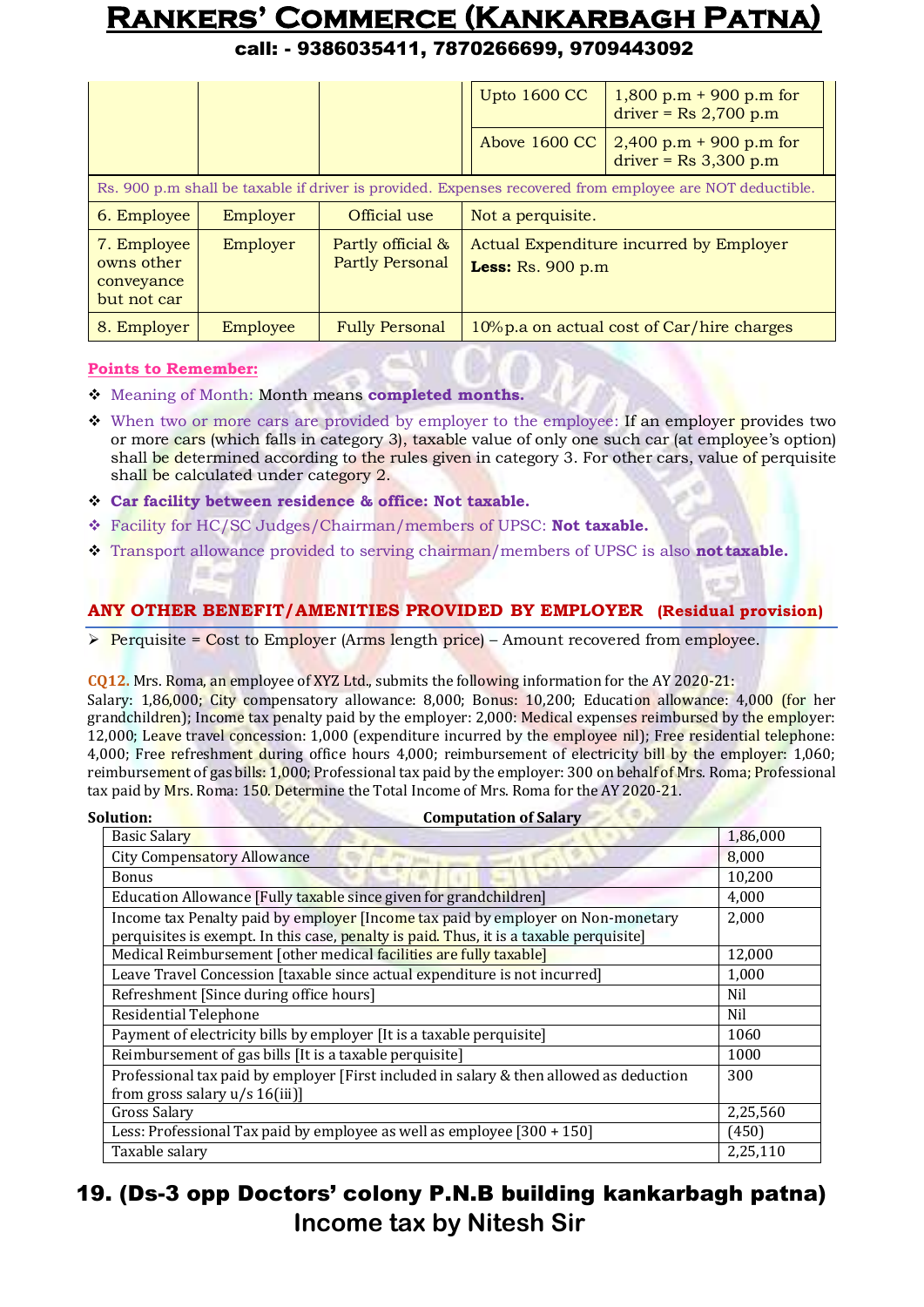call: - 9386035411, 7870266699, 9709443092

#### **MEANING OF SPECIFIED EMPLOYEE & NON-SPECIFIED EMPLOYEES**

#### 1. **Specified Employee** means

| <b>Director</b><br><b>Employee</b>    | • Any Director of the company.                                                                                                                                                                                                                                                                                                                      |
|---------------------------------------|-----------------------------------------------------------------------------------------------------------------------------------------------------------------------------------------------------------------------------------------------------------------------------------------------------------------------------------------------------|
| <b>Substantial</b><br><b>Interest</b> | • Person has a substantial interest in a company if he is a beneficial owner<br>of equity shares carrying 20% or more of the voting power in the company.                                                                                                                                                                                           |
| Salary $>$ Rs.<br>50,000              | • Employee drawing a salary of more than Rs. 50,000.<br>While calculating limit of Rs. 50,000, following payment shall be ignored:<br>(a) all non-monetary benefits;<br>(b) Monetary benefits exempt $u/s$ 10. [Ex: HRA to the extent exempt]<br>(c) Standard deduction of Rs. 40,000; Deduction for Entertainment<br>allowance & Professional tax. |

2. **Non-Specified Employee**  $\rightarrow$  Employees other than specified employees.

#### **PERQUISITES TAXABLE ONLY IN HANDS OF SPECIFIED EMPLOYEES [SECTION 17(2)(iii)]**

- $\triangleright$  Monetary perquisites are taxable in the hands of all employees [Specified + Non-Specified].
- Non- Monetary perquisites are taxable in the hands of **specified employees** only.

Followings perquisites will be taxable in the hands of specified employees.

- Provision of sweeper, gardener, watchman or personal attendant
- Facility of use of gas, electricity or water supplied by employer
- **Free or concessional tickets**
- Use of motor car
- Free or concessional educational facilities.

### **C. RETIREMENT BENEFITS**

### **LEAVE SALARY [SECTION 10(10AA)]**

- Amount received by encashment of **unutilized leave** on retirement/termination of employment.
- Leave salary received during the **period of service** → Fully Taxable. (Gov/Non-Gov.Employees)
- Taxability of leave salary received **at** the time of **retirement is different**. It is as follows:

| Government Employees (at the time of retirement)     | <b>Fully Exempt</b>  |
|------------------------------------------------------|----------------------|
| Non-Government Employees (at the time of retirement) | <b>Partly Exempt</b> |

#### **TAXABILITY AT THE TIME OF RETIREMENT FOR NON-GOVERNMENT EMPLOYEES**

**Least** of the following is **EXEMPT** ↓

| (i) Leave Salary Actually received.                                             |
|---------------------------------------------------------------------------------|
| $\frac{1}{1}$ (ii) Rs. 3,00,000                                                 |
| $\frac{1}{2}$ (iii) 10 × AMS (on the basis of average salary of last 10 Months) |
| $\int$ (iv) Leaves Earned (in No. of Months) $\times$ AMS.                      |

- $\triangleright$  **Leaves Earned** = [Completed years of service  $\times$  No. of leaves credited/month (Maximum 30 days allowed in a year)] – Leaves actually taken/ availed.
- $\triangleright$  AMS = Average Salary of 10 months immediately preceding **date of retirement.**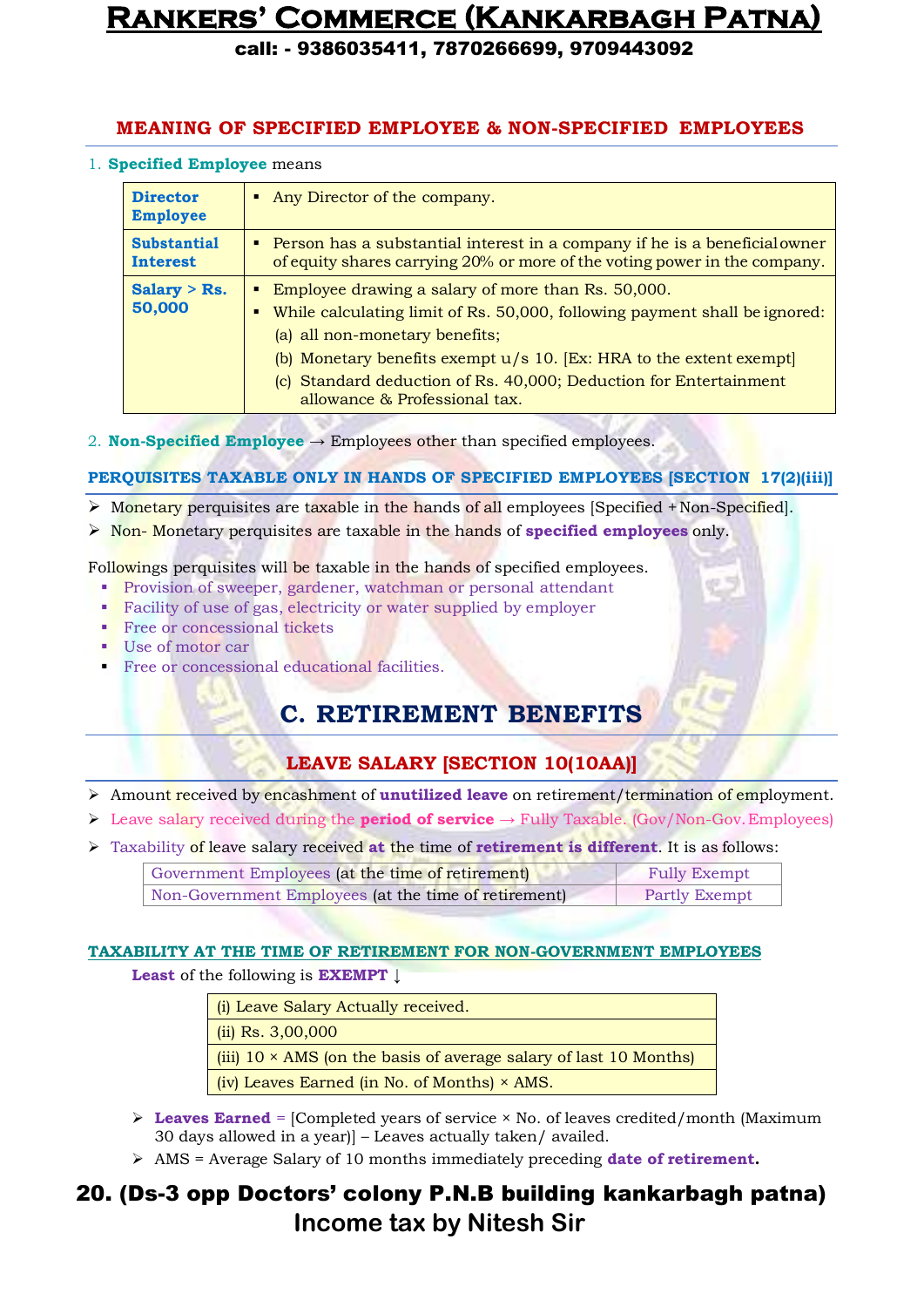$\triangleright$  Leave entitlement credited cannot exceed 30 days for every year of actual service rendered.

#### **Points to Remember:**

 **Receipt of Leave salary from two or more employers:** in the same year/ different year, then the **aggregate** amount of leave salary **exempt** from tax **cannot exceed Rs. 3,00,000.** If Leave salary is received in any earlier year from former employer & again received from another

employer in later year, limit of Rs. 3,00,000 will be reduced by amount of leave salary exempt earlier.  $\div$  Leave salary paid to legal heir → Exempt.

 $\triangle$  Leave salary received by family of government servant who died in harness (on duty) → Exempt.

**CQ13**. X was employed by PQR Ltd. upto March 15, 2005. At the time of leaving PQR Ltd, he was paid Rs. 3,50,000 as leave salary out of which Rs. 57,000 was exempt from tax  $u/s$  10(AA)(ii). Thereafter he joined ABC(P.) Ltd. & received Rs. 4,12,200 as leave salary at the time of his retirement on December 31,2019. Determine taxable leave salary:

| <b>Particulars</b>                                                                         | Rs.           |
|--------------------------------------------------------------------------------------------|---------------|
| Salary at the time of retirement (per month)                                               | 22,900        |
| Average salary received during 10 months ending on December 31,2019                        |               |
| - From March 1, 2019 to July 31, 2019 (per month)                                          | 22,600        |
| - From August 1, 2019 to December 31, 2019 (per month)                                     | 22,900        |
| Duration of service (a)                                                                    | $14.75$ years |
| Leave entitlement for every year of service (b)                                            | 45 days       |
| Leave availed while in service (c)                                                         | 90 days       |
| Leave at the credit of employee at the time of retirement $[(14 \times 45 - 90)/30]$       | 18 months     |
| Leave salary paid at the time of retirement @ Rs. 22,900 per month (i.e., Rs. 22,900 x 18) | Rs. 4,12,200  |

#### **Solution:**

| $(i)$ Rs. 4,12,200.                                                                                                   |  |
|-----------------------------------------------------------------------------------------------------------------------|--|
| $(i)$ Rs. 3,00,000 – 57000 (already exempted from previous employer)= Rs. 2,43,000.                                   |  |
| $(iii)$ 10× 22,750 = <b>Rs. 2,27,500.</b> [Note 1]                                                                    |  |
| $(iv)$ 11 × 22750 = Rs. 2,50,250. [Note 2]                                                                            |  |
| $I_{02}$ calary example - $R_{\rm c}$ 2.27 500; Tavable leave salary - $R_{\rm c}$ 4.12.200 Bs 2.27 500 - Bs 1.94.700 |  |

Leave salary exempt = Rs. 2,27,500; Taxable leave salary = Rs. 4,12,200-Rs. 2,27,500 = Rs. 1,84,700.

#### **Note:** (1) AMS =  $(22600 \times 5) + (22900 \times 5) =$  Rs. 22750.

(2) Leaves Earned = {Completed years of service  $\times$  No. of leaves credited/month (Maximum 30 days allowed in a year)] - Leaves actually taken.}/30 days. =  $[{14 \times 30} - 90]/30 = 11$  months.

### **[SECTION 10(10)]**

It is a retirement benefit payable at time of cessation of employment on basis of duration of service.

A. **GOVERNMENT EMPLOYEES → Fully Exempt** u/s 10(10)(i).

#### B. **NON-GOVERNMENT EMPLOYEES:** Taxable Gratuity = Gratuity Received – Gratuity Exempt

| <b>I. COVERED BY GRATUITY</b><br><b>ACT, 1972</b>       | <b>Least of following is Exempt</b>                                                          |
|---------------------------------------------------------|----------------------------------------------------------------------------------------------|
|                                                         |                                                                                              |
| Salary last drawn $\times$ 15<br>(b) 15 days salary $=$ | (a) How to calculate LOS: More than half year = Full year [Ignore less than half part]<br>26 |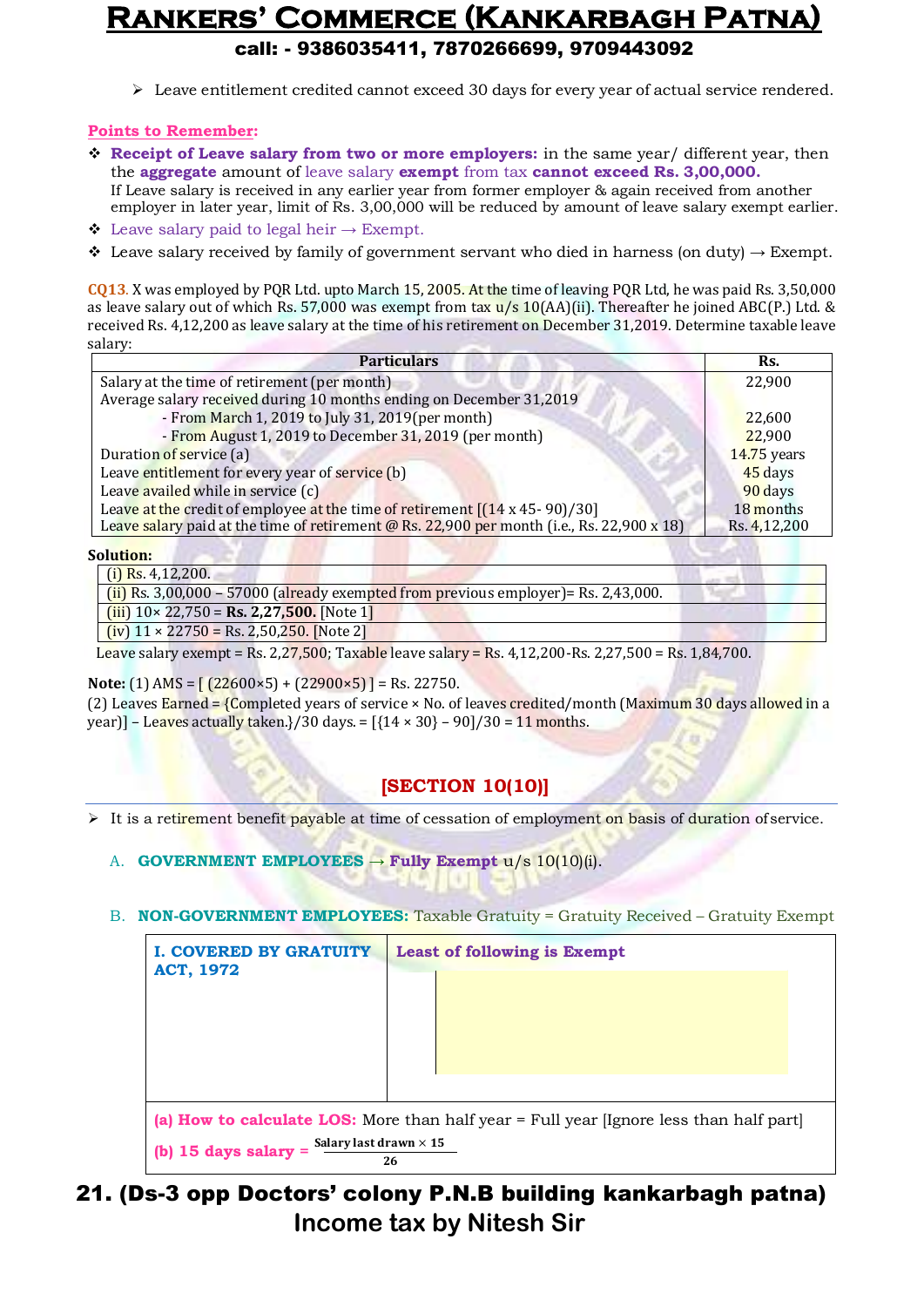### call: - 9386035411, 7870266699, 9709443092

| <b>II. NOT COVERED BY</b><br><b>GRATUITY ACT, 1972</b> | <b>Least of following is Exempt</b>                                                               |
|--------------------------------------------------------|---------------------------------------------------------------------------------------------------|
|                                                        |                                                                                                   |
|                                                        | <b>AMS:</b> Avg. salary for 10 months immediately preceding <b>Retirement Month</b> (& not date). |

#### **Points to Remember:**

- Gratuity Received during the **period of Service** → Fully **Taxable.**
- Gratuity received by Members of **Defence Service** → Fully Exempt.
- Retirement Gratuity received by Employees of CG/Members of Civil Services/LA  $\rightarrow$  Fully Exempt.
- Gratuity is received by Widow, Children or Dependents of Deceased Employee → Fully Exempt.
- **Completed YOS** (year of service) will **include** the period of **earlier employment** if the employee was **not entitled** to gratuity at that time/during that employment.
- $\cdot$  Exemption Limit of Rs. 20 Lacs/10 Lacs is the maximum amount of gratuity exempt. If gratuity is received in any earlier year from former employer (if any) & again received from another employer in later year, limit of Rs. 20 Lacs/10 Lacs will be reduced by the amount of gratuity exempt earlier.

**CQ14.** Mr. Raj not being covered by the Payment of Gratuity Act, 1972 retires during PY 2019-20 from XYZ Private Ltd, and receives Rs. 45,000 as gratuity after a service of 40 years 11 months. Her average monthly salary during the last 10 months of services was Rs. 2,200. Determine the taxable gratuity in her case for AY 2020-21. **Solution: Computation of taxable gratuity Of Mr. Raj**

| oviuuvili                                             | Computation of taxable gratuity of Mr. Raj                                  |        |
|-------------------------------------------------------|-----------------------------------------------------------------------------|--------|
|                                                       | <b>Particulars</b>                                                          | Rs.    |
| <b>Actual Gratuity</b>                                |                                                                             | 45,000 |
|                                                       | <b>Less:</b> Exempt $u/s$ . 10(10) to the extent of least of the following: |        |
| 1. Rs. $10,00,000$                                    |                                                                             |        |
| 2. 2,200 $\frac{x \frac{1}{2}}{2}$ x 40 = Rs. 44,000. |                                                                             |        |
| 3. Actual Gratuity received = Rs. 45,000              |                                                                             | 44,000 |
|                                                       | <b>Taxable gratuity</b>                                                     | 1,000  |
|                                                       |                                                                             |        |

### **PENSION [SEC [10(10A)]**

- $\triangleright$  Pension means a periodic payment made to employee in consideration of past services payable after his retirement. Pension is of two types:
- 1. **COMMUTED PENSION:** Commutation means Inter-Change.
	- Converting future right to receive monthly pension into lumpsum amount receivable immediately on retirement/superannuation.
	- It is lumpsum payment in lieu of periodical payment.
- 2. **UNCOMMUTED PENSION (Monthly pension):** It is periodical payment of pension.
	- It is **always TAXABLE** in the hands of both Government/Non-Government Employee.

**Ex:** If a person is entitled to receive a pension of Rs. 10,000 p.m. for the rest of his life. He may commute 50% of this amount & get a lumpsum of Rs. 3 lace (random amount). After commutation, his monthly pension will now be the balance 50% of Rs. 10,000 p.m. = Rs. 5,000 p.m.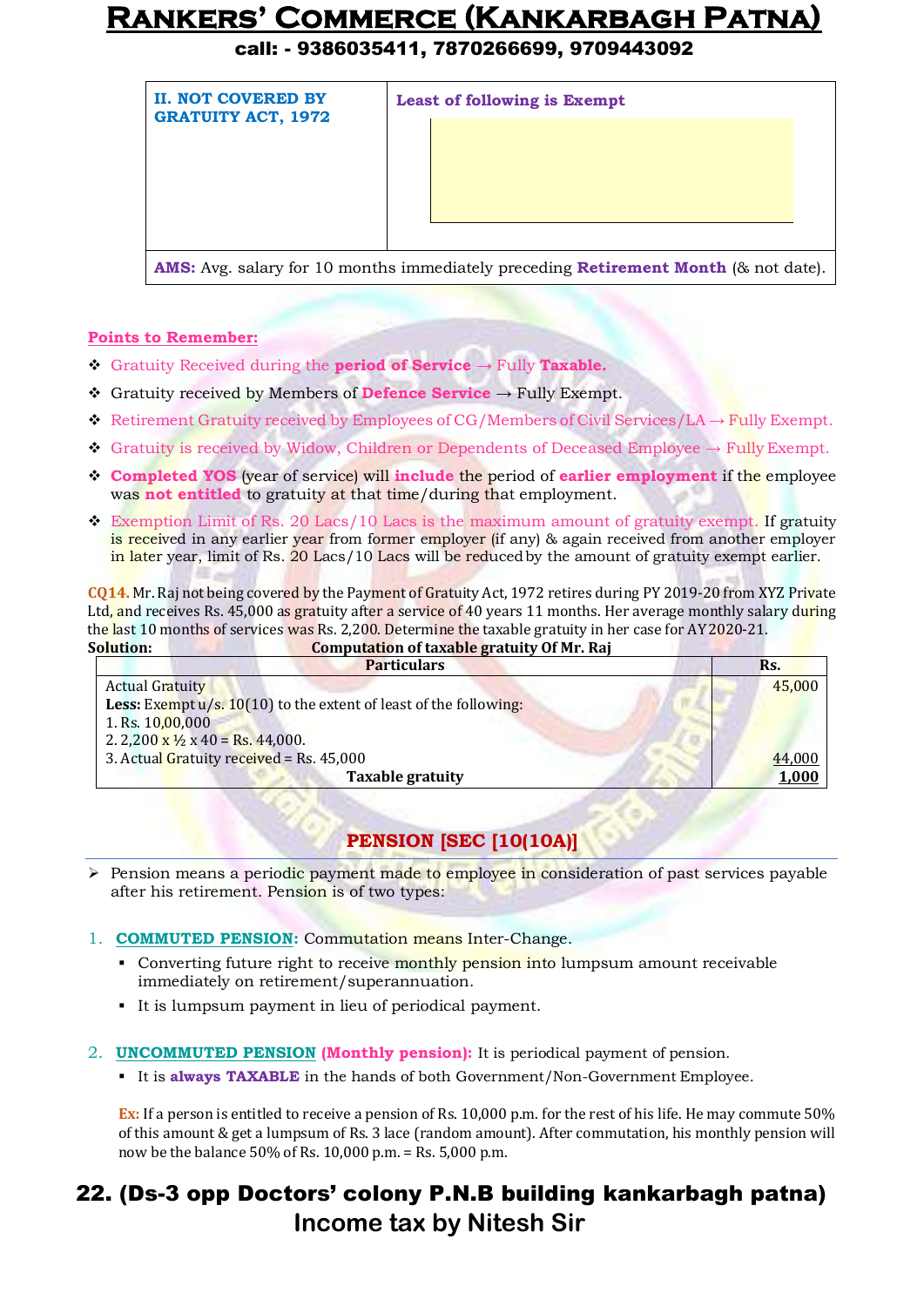call: - 9386035411, 7870266699, 9709443092

#### **1. TAX TREATMENT OF COMMUTED PENSION**

#### **A. GOVERNMENT EMPLOYEE →** Always **EXEMPT.**

#### B. **NON-GOVERNMENT EMPLOYEE:** Taxable Pension = Pension Received – Exempt Pension.

| I. If Gratuity is Received by<br><b>Employee</b>      | <b>Exemption</b> = $1/3^{rd}$ of the Pension which he would<br>п<br>have been normally entitled to receive had he not<br>commuted the pension (Total Pension).                |
|-------------------------------------------------------|-------------------------------------------------------------------------------------------------------------------------------------------------------------------------------|
| <b>II. If Gratuity is Not received</b><br>by Employee | <b>Exemption = <math>1/2</math><sup>th</sup> of the Pension</b> which he would<br>٠<br>have been normally entitled to receive had he<br>commuted the pension (Total Pension). |
| <b>Note:</b> For this purpose, Total Pension =        | Commuted Pension<br>% of commuation                                                                                                                                           |

#### **Points to Remember:**

- $\dots$  Commuted Pension to Judges of HC/SC → Fully Exempt.
- $\dots$  Commuted Pension received by Individual out of annuity plan of LIC → Exempt.
- $\diamond$  Pension received from UNO by the employee or his family members  $\rightarrow$  Exempt.
- Family Pension received by the family members of Armed forces  $\rightarrow$  Exempt u/s 10(19).
- Family Pension received by family members after death of an employee (Other than armed forces)
	- $\rightarrow$  **Taxable u/h IFOS. Deduction u/s 57 = Lower of Rs 15000 OR 1/3<sup>rd</sup> of Pension.**

#### **2. TAX TREATMENT OF UNCOMMUTED (MONTHLY) PENSION**

It is **always TAXABLE** in the hands of both Government/Non-Government Employee.

**CQ15.** Mr. X retires from PQR Ltd. on 31.3.2018. He is paid Rs. 1,800 p.m. as pension. On his request, RG Co. Pays Rs. 36,000 in lieu of 50% of monthly pension from 1.12.2018. Assume that i) Gratuity is paid, (ii) No Gratuity is paid. Calculate taxable pension includible in the salary income for AY 2020-21.

**Solution:** Mr. X has commuted his pension from 1.12.2019. Till 31.11.2019 (i.e for 8 months), he was receiving monthly pension of Rs. 1,800. Now from 1.12.2019, he will receive only Rs. 900 as monthly pension since he has commuted 50% of his monthly pension. Total pension =  $\frac{R_s36,000 - R_s}{R_s}$ , 72,000 for the purpose of exemption. 50%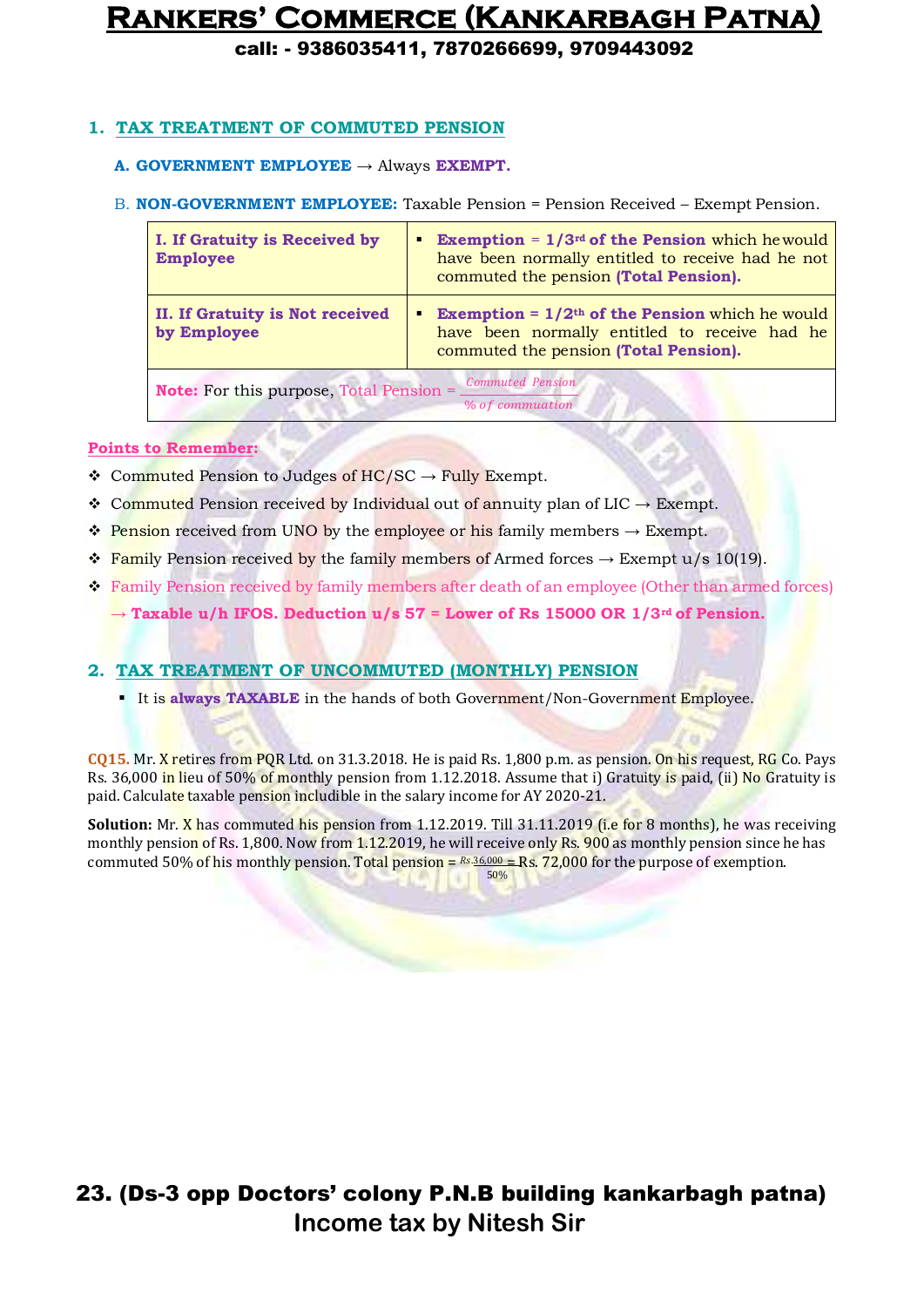### call: - 9386035411, 7870266699, 9709443092

| Computation of taxable pension of Mr. Sundar                                            |        |        |  |
|-----------------------------------------------------------------------------------------|--------|--------|--|
| Case I : Gratuity is paid                                                               | Rs.    | Rs.    |  |
| (1) Uncommuted pension before the date of commutation $(1,800 \times 8)$                |        | 14,400 |  |
| (2) Uncommuted pension after the date of commutation $(900 \times 4)$                   |        | 3,600  |  |
| (3) Commuted pension received                                                           | 36,000 |        |  |
| Less: Exempt commuted pension = $1/3$ <sup>rd</sup> of Total Pension [Rs. 72,000 x 1/3] | 24,000 |        |  |
| <b>Taxable Commuted Pension</b>                                                         |        | 12,000 |  |
| <b>Total Taxable Pension</b>                                                            |        | 30,000 |  |

| Case II : Gratuity is not paid                                                    | Rs.    | Rs.        |
|-----------------------------------------------------------------------------------|--------|------------|
| (1) Uncommuted pension before the date of commutation $(1,800 \times 8)$          |        | 14,400     |
| (2) Uncommuted pension after the date of commutation (900 x 4)                    |        | 3,600      |
| (3) Commuted pension received                                                     | 36,000 |            |
| Less: Exempt commuted pension = $\frac{1}{2}$ of Total Pension [Rs. 72,000 x 1/2] | 36,000 |            |
| <b>Taxable Commuted Pension</b>                                                   |        | <u>Nil</u> |
| <b>Total Taxable Pension</b>                                                      |        | 18,000     |

#### **NATIONAL PENSION SCHEME**

| <b>Applicability</b>   | Only to new employees of government or any other employer.                                                                                                                                                                                                   |
|------------------------|--------------------------------------------------------------------------------------------------------------------------------------------------------------------------------------------------------------------------------------------------------------|
| <b>Scheme</b>          | Every employee is required to contribute 10% of his salary every month<br>towards NPS. A matching contribution is made by the employer.                                                                                                                      |
| <b>Tax reatment</b>    | 1. <b>Employer's contribution:</b> First included in salary income of the<br>employee $\&$ deduction (upto 10% of salary) is given $u/s$ 80CCD(2).<br>2. Employee's contribution: Deductible (upto LOWER OF 10% of salary<br>or $1.5$ lacs ) $u/s$ 80CCD(1). |
| <b>Maturity amount</b> | Pension received out of the aforesaid amount $\rightarrow$ Taxable to recipient.                                                                                                                                                                             |

#### **RETRENCHMENT COMPENSATION [SECTION 10(10B)]**

Any compensation received by a workman at the time of his retrenchment shall be **Exempt** to the Extent of **Lower** of the following:

(a) Actual Amount Received. (b) Rs. 5,00,000.

(c) 15 days Average Pay × Length of service (More than half year shall be treated as full year).

 Average pay = Average of the wages payable to a workman: **[To be read once]**

- 
- (a) **In 3 Complete calendar months**: In case of Monthly paid workman,
- (b) **In 4 calendar weeks:** In case of weekly paid workman
- (c) **In 12 full working weeks:** In case of daily paid workman.

preceding the date on which the average pay becomes payable if the workman had worked for 3 complete calendar months/4 Complete weeks/12 full working days.

 $\triangleright$  Where such calculation cannot be made, the average pay shall be calculated as the average of the wages payable to a workman during the period he actually worked.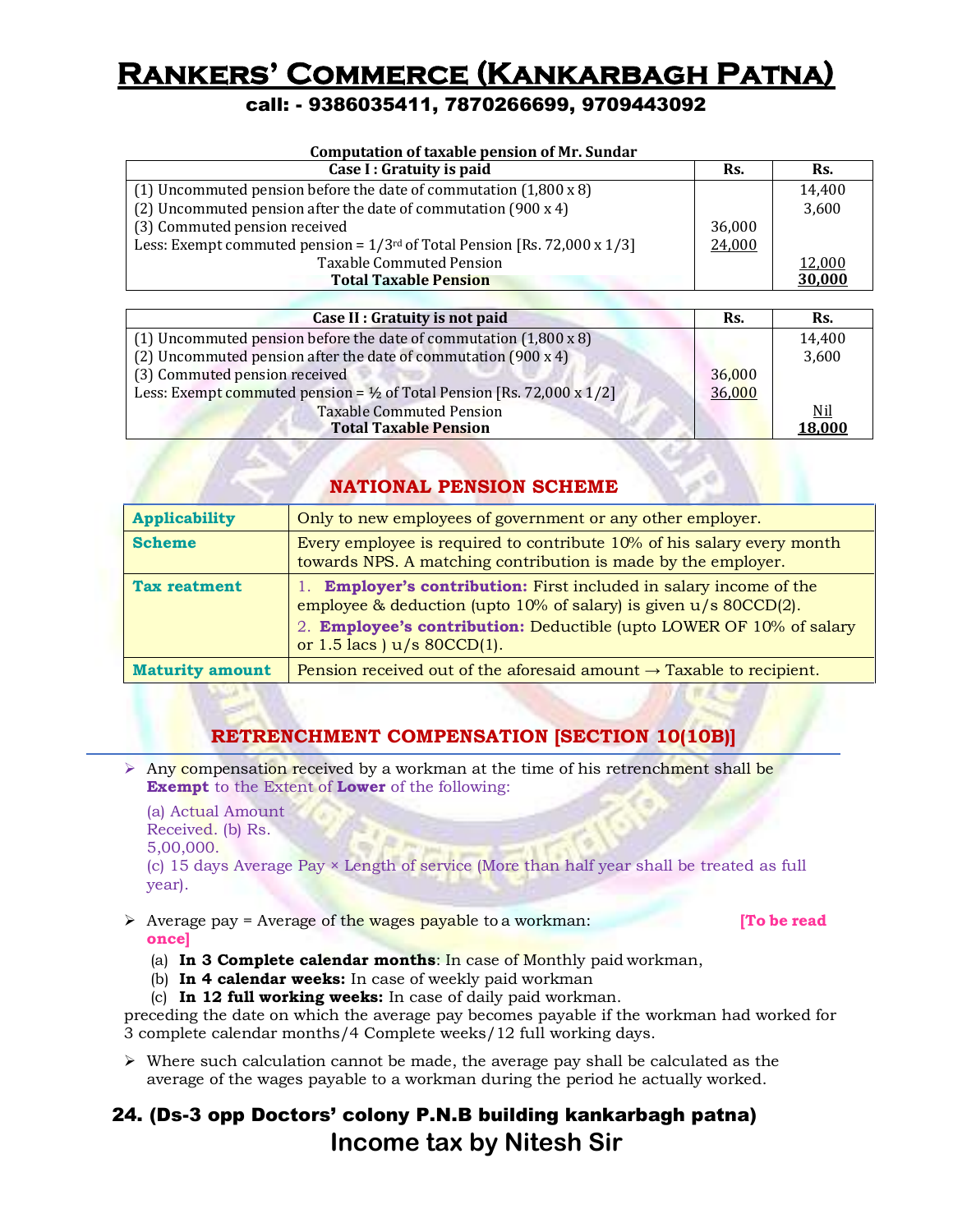**Note:** Where retirement compensation is received by workman ap per the scheme approved by CG (for extending special protection to workman), entire compensation received is exempt u/s 10(10B).

**CQ16.** Mr. Garg received retrenchment compensation of Rs. 10,00,000 after 30 years 4 months of service. At the time of retrenchment, he was drawing basic salary Rs. 20,000 p.m.; dearness allowance Rs. 6,000 p.m. Compute his taxable retrenchment compensation.

**Solution:** Taxable Retrenchment compensation = Rs. 10 lacs – Rs. 4,50,000 = Rs.

5,50,000 Calculation of exempt Retrenchment compensation = Lower of

(a) Actual Amount Received = Rs.

10 lacs (b) Rs. 5,00,000.

(c) 15 days Average Pay  $\times$  Length of service (More than half year shall be treated as full year). = Rs. 26000 × 15/26 × 30 years = **Rs. 4,50,000.**

#### **COMPENSATION RECEIVED ON VOLUNTARY RETIREMENT [SEC**

#### **10(10C)]**

**EXECUTE:** Maximum Exemption upto **Rs. 5,00,000** is available if following condition is satisfied:

**Condition:** Amount payable for VRS should not exceed [Higher of (a) or (b)]

(a) **3 Months Salary** for each completed year of service.

(b) Salary @ time of retirement × Balance months of service left before retirement/superannuation.

#### **Points to Remember:**

- Relief u/s 89 is not available if exemption is taken in this section.
- $\div$  Exemption u/s 10(10C) shall be allowed once in a lifetime.

**CQ17.** Mr. Dutta received voluntary retirement compensation of Rs. 7,00,000 after 30 years 4 months of service. He still has 6 years of service left. At the time of voluntary retirement, he was drawing basic salary Rs. 20,000 p.m.; Dearness allowance (which forms part of pay) Rs. 5,000 p.m. Compute his taxable VRS, assuming that he does not claim any relief u/s 89.

**Solution: Exemption of Rs. 5,00,000 is available if Amount payable for VRS does not exceed Higher of** (a) 3 Months Salary for each completed year of service =  $3 \times$  Rs. 25,000  $\times$  30 years = Rs. 22,50,000; (b) Salary @ time of retirement  $\times$  Balance months of service left before retirement = Rs. 25,000  $\times$  72 = Rs. 18 lacs; Thus, If VRS Compensation received does not exceed Rs. 22,50,000, Exemption of Rs. 5,00,000 will be available. Amount of VRS Compensation received =  $Rs. 7,00,000$ . Thus Rs. 5,00,000 will be Exempt. Taxable VRS =  $Rs. 2,0,000$ .

#### **Some other Points: [To be Read once]**

- (i) Only the employee of the following undertakings are eligible for exemption under this clause:
	- Public sector company/Any other company/LA/Co-operative society.
	- Authority established under a Central/State or Provincial Act
	- University established or incorporated under a Central/State or Provincial Act.
	- Indian Institute of Technology/Institute of Management notified by CG in Official Gazette
	- Central Government/Any State Government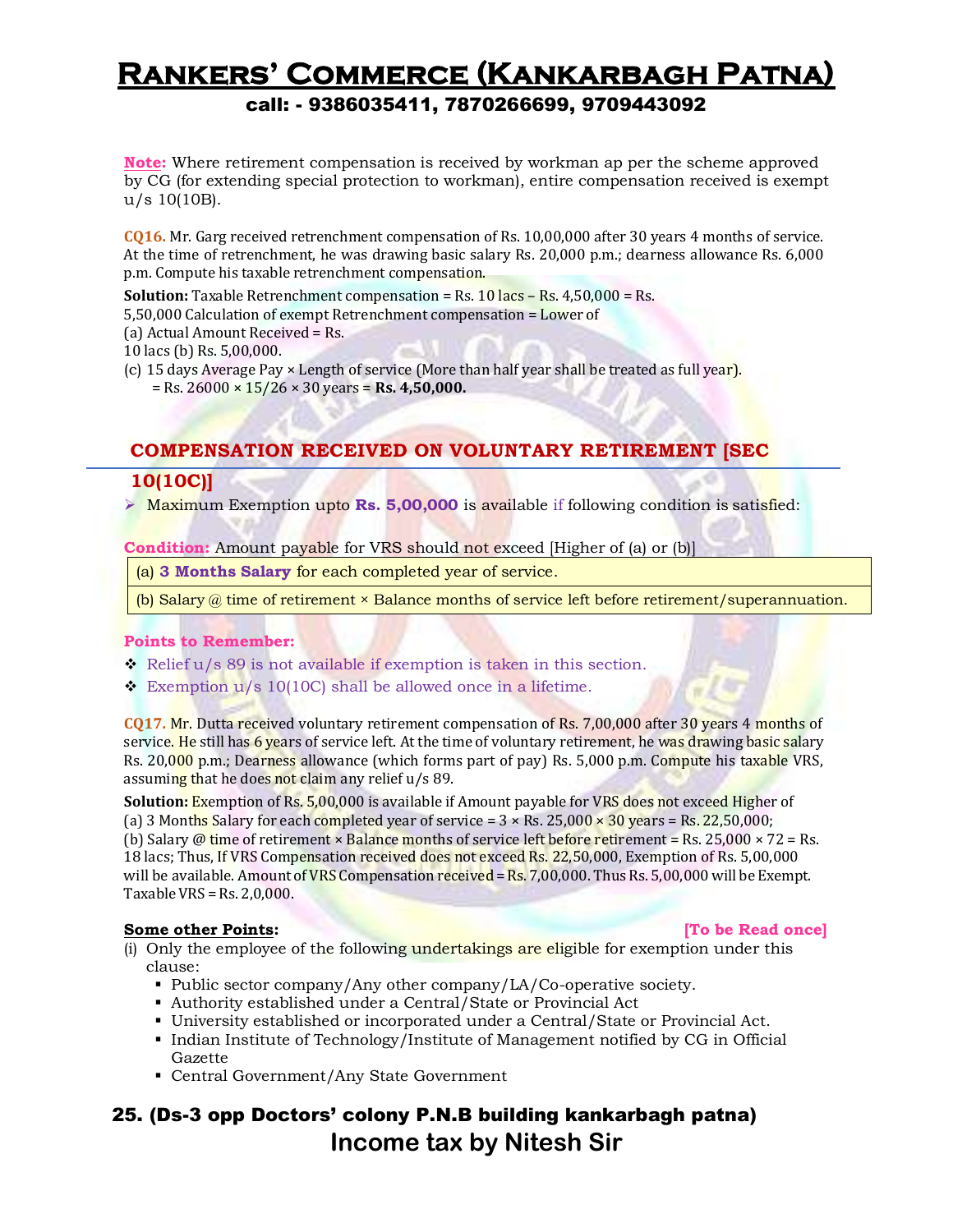An institution, having importance throughout India or in any State as notified by CG.

company].

- (ii) It applies to an employee who has completed 10 years of service or completed 40 years of age. [Except: Employee of a public sector company under voluntary separation scheme framed by the
- (iii) It applies to all employees except directors of a company or a cooperative society.

### **DEDUCTION ALLOWED FROM SALARY INCOME**

Income taxable  $u/h$  'Salaries' is computed after making the following deductions:

#### **1. STANDARD DEDUCTION [SECTION 16(ia)]**

Lower of (i) **Rs. 40,000** or (ii) Amount of Salary is deductible from salary Income.

#### **2. ENTERTAINMENT ALLOWANCE [SEC 16(ii]**

- It is first included in salary income & then deduction is available u/s 16.
- **Least** of the following is **Exempt for GOVERNMENT EMPLOYEES only**

Amount of entertainment allowance actually received during PY.

Rs. 5,000.

20% of basic salary.

- **Actual expenditure** towards entertainment is **NOT RELEVANT.**
- In the case of **Non-Government Employee** → Entertainment allowance is **not deductible.**

Mr. D, a Government employee gets Rs. 20,000 per year as entertainment allowance out of which he spends Rs. 2,000 for official purpose; Rs. 3,200 for personal purposes & save the balance Rs. 14,800. Basic salary amounts to Rs. 60,000. Compute the taxable entertainment allowance.

| <b>Computation of taxable entertainment allowance</b><br>Solution: |        |
|--------------------------------------------------------------------|--------|
| Entertainment allowance for the year                               | 20,000 |
| Least of the following is deductible                               |        |
| 1. Rs. 5,000                                                       |        |
| 2. $1/5$ <sup>th</sup> of salary – Rs. 8,000                       |        |
| 3. Actual entertainment allowance - Rs. 20,000                     | 5.000  |
| <b>Taxable Entertainment Allowance</b>                             | 15,000 |

#### **3. PROFESSIONAL TAX [SEC 16(iii)]**

- $\triangleright$  It is levied by a State under Article 276 of the Constitution. SG cannot impose more than Rs. 2,500 as profession tax.
- It is deductible only when it is **actually paid** by the Employee during PY.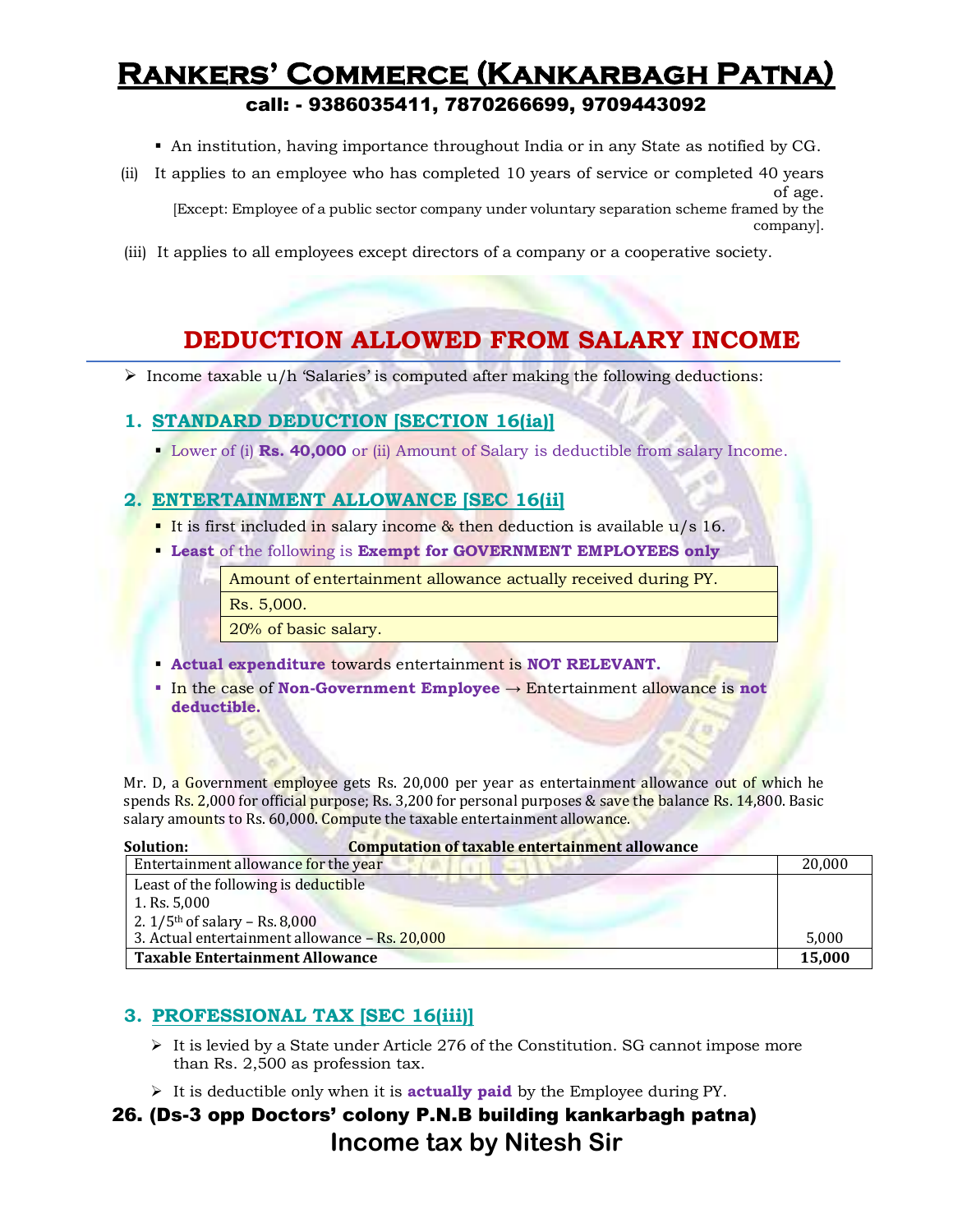Student should note that the Limit of Rs. 2,500 is for the levy of professional tax in a previous year by the State Government. However, under Income Tax Act, there is no such limit on claiming deduction in a PY. Thus, if Rs. 5,000 is paid as professional tax during the PY, whole of Rs. 5,000 will be deductible in the PY in which it is paid.

 $\triangleright$  If an Employer pays Professional Tax on behalf of Employee, it shall be first included in salary of the employee as perquisite & then shall be allowed as deduction on payment basis.

#### **RELIEF [SECTION 89]** (Only for INDIVIDUALs)

- $\triangleright$  If any individual receives any portion of his salary in arrears or in advance or receives profits in lieu of salary (gratuity, commuted pension), family pension & as a result of such receipt, his income is assessed at a higher rate than the rate at which it would have been assessed if there was no such aforesaid receipts, he can claim relief u/s 89.
- Procedure for computing relief as given in Rule 21A is as follows:

1. Calculate the tax payable of PY in which the arrears/ advance salary is received on

- (a) Total Income **including** of advance salary/ salary inarrears.
- (b) Total Income **excluding** of advance salary/ salary inarrears

The difference between (a)  $\&$  (b) is the tax on additional salary included in the total income.

2. Calculate the tax payable of PY to which the advance salary/salary in arrears relates.

- (a) Total Income **including** of advance salary/ salary in arrears
- (b) Total Income **excluding** of advance salary/ salary in arrears.

Calculate the difference between (a) & (b) for every PY to which the additional salary relates.

**3.** Excess tax on additional salary as calculated in 1 & 2 shall be Relief admissible  $u/s$  89.

| <b>CO19.</b> Mr. Hari, who turned 66 years on 28.3.2020, salary for PY 2019-20 is Rs. $10,20,000$ & Arrears of |
|----------------------------------------------------------------------------------------------------------------|
| salary received is Rs. 3,45,000. Further, you are given the following details relating to the earlier years to |
| which the arrears of salary received is attributable to:                                                       |

| <b>Previous year</b> | <b>Taxable Salary</b> | <b>Arrears now received</b> |
|----------------------|-----------------------|-----------------------------|
| $2011 - 2012$        | 7,10,000              | 1,03,000                    |
| $2012 - 2013$        | 8,25,000              | 1,17,000                    |
| $2013 - 2014$        | 9,50,000              | 1,25,000                    |

Compute the relief available  $u/s$  89 & the tax payable for the AY 2020-21.

#### **Note: Rates of Taxes:**

| AY          | Slab rates of income-tax                                                             |     |                             |      |  |
|-------------|--------------------------------------------------------------------------------------|-----|-----------------------------|------|--|
|             | For resident individuals of the age of 60 years or<br>For other resident individuals |     |                             |      |  |
|             | more at any time during the previous year                                            |     |                             |      |  |
|             | <b>Slabs</b><br>Rate                                                                 |     | <b>Slabs</b>                | Rate |  |
| $2012 - 13$ | Upto 2,40,000                                                                        | Nil | Upto Rs. 1,60,000           | Nil  |  |
|             | $2,40,001 - 5,00,000$                                                                | 10% | Rs. 1,60,001 - Rs. 5,00,000 | 10%  |  |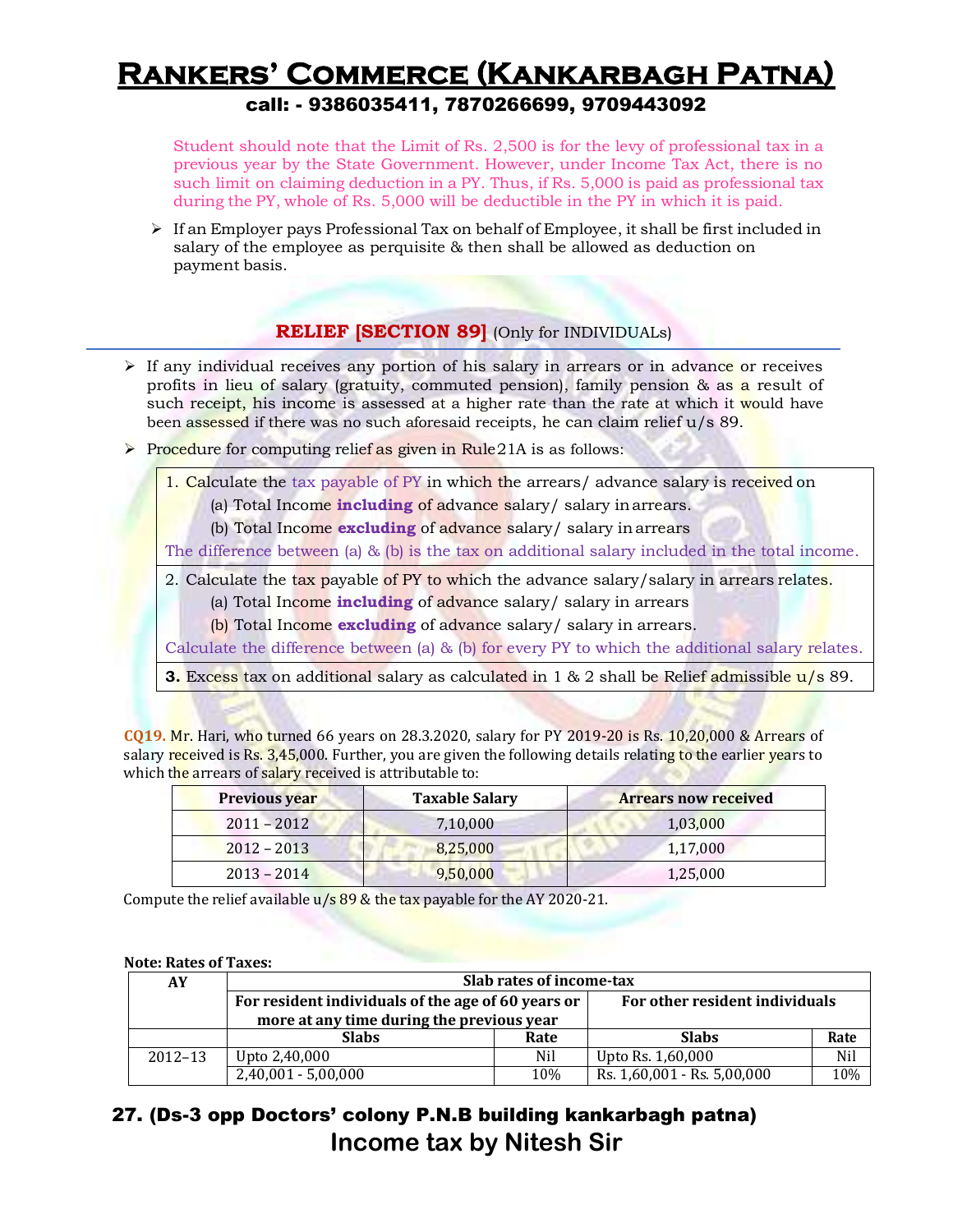call: - 9386035411, 7870266699, 9709443092

|             | $5,00,001 - 8,00,000$       | 20% | Rs. 5,00,001 - Rs. 8,00,000  | 20% |
|-------------|-----------------------------|-----|------------------------------|-----|
|             | Above 8,00,000              | 30% | Above Rs. 8,00,000           | 30% |
| $2013 - 14$ | Upto 2,50,000               | Nil | Upto Rs. 1,80,000            | Nil |
|             | $2,50,001 - 5,00,000$       | 10% | Rs. 1,80,001 - Rs. 5,00,000  | 10% |
|             | $5,00,001 -$ Rs. $8,00,000$ | 20% | Rs. 5,00,001 - Rs. 8,00,000  | 20% |
|             | Above Rs. 8,00,000          | 30% | Above Rs. 8,00,000           | 30% |
| $2014 - 15$ | Upto Rs. 2,50,000           | Nil | Upto Rs. 2,00,000            | Nil |
|             | $2,50,001 - 5,00,000$       | 10% | Rs. 2,00,001 - Rs. 5,00,000  | 10% |
|             | 5,00,001 - 10,00,000        | 20% | Rs. 5,00,001 - Rs. 10,00,000 | 20% |
|             | Above 10,00,000             | 30% | Above Rs. 10,00,000          | 30% |

**Note:** Education cess @ 2% & SHEC @ 1% was attracted on the income-tax for all above preceding years.

#### **Solution: Computation of tax payable by Mr. Hari for the AY 2020-21**

| <b>Particulars</b>            | Incl. arrears of salary | <b>Excl.</b> arrears of salary |
|-------------------------------|-------------------------|--------------------------------|
| Current year salary           | 10,20,000               | 10,20,000                      |
| <b>Add: Arrears of salary</b> | 3,45,000                |                                |
| Taxable Salary                | 13,65,000               | 10,20,000                      |
| Income-tax thereon            | 2,19,500                | 1,16,000                       |
| Add: HEC @ 4%                 | 8,780                   | 4.640                          |
| <b>Total payable</b>          | 2,28,280                | 1,20,640                       |

#### **Computation of tax payable on arrears of salary if charged to tax in respective AYs**

|                        | AY 2012-13    |               | AY 2013-14    |               | AY 2014-15    |               |
|------------------------|---------------|---------------|---------------|---------------|---------------|---------------|
| <b>Particulars</b>     | Incl. arrears | Excl. arrears | Incl. arrears | Excl. arrears | Incl. arrears | Excl. arrears |
| Taxable salary         | 7,10,000      | 7,10,000      | 8,25,000      | 8,25,000      | 9,50,000      | 9,50,000      |
| Add: Arrears of salary | 1,03,000      |               | 1,17,000      |               | 1,25,000      |               |
| <b>Taxable salary</b>  | 8,13,000      | 7,10,000      | 9,42,000      | 8,25,000      | 10,75,000     | 9,50,000      |
| <b>Tax</b>             | 97,900        | 76,000        | 1,34,600      | 99,500        | 1,47,500      | 1,15,000      |
| Add: Cess@3%           | 2,937         | 2,280         | 4,038         | 2,985         | 4,425         | 3,450         |
| Tax payable            | 1,00,837      | 78,280        | 1,38,638      | 1,02,485      | 1,51,925      | 1,18,450      |

#### **Computation of Relief u/s 89**

| <b>Particulars</b>                                                                            | R <sub>S</sub> . | Rs.               |
|-----------------------------------------------------------------------------------------------|------------------|-------------------|
| Tax payable in AY 2020-21 on arrears:                                                         |                  |                   |
| Tax on income including arrears                                                               | 2,28,280         |                   |
| Less : Tax on income excluding arrears                                                        |                  | 1,20,640 1,07,640 |
| Tax payable in respective years on arrears :                                                  |                  |                   |
| Tax on income including arrears (Rs. 1,00,837 + Rs. 1,38,638 + Rs. 1,51,925)                  | 3,91,400         |                   |
| Less: Tax on income excluding arrears (Rs. $78,280 +$ Rs. $1,02,485 +$ Rs. $1,18,450$ )       | 2,99,215         | 92,185            |
| Relief $u/s$ 89 [Diffn b/w tax on arrears in AY 2020-21 & tax on arrears in respective years] |                  | 15,455            |

#### **TREATMENT OF PROVIDENT FUND**

**Kinds of Provident Funds:**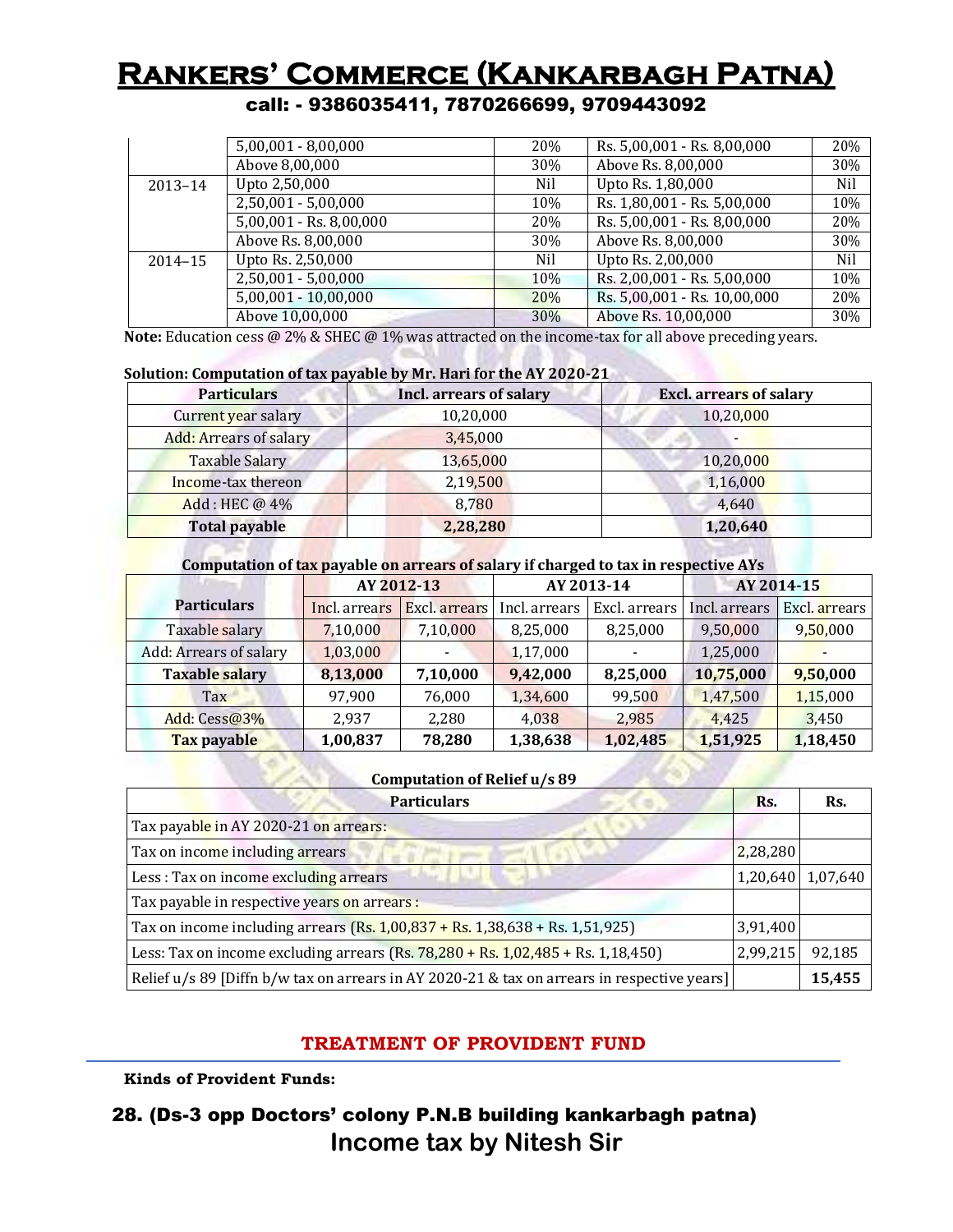call: - 9386035411, 7870266699, 9709443092

#### **A. Statutory Provident Fund (SPF)**

- This fund is set up under the Provident Fund Act, 1925.
- This Scheme is mainly meant for:
	- Government employees/ Semi Government employees,
	- University/Educational Institutions affiliated to a university established by statute.

#### **B. Recognized Provident Fund (RPF)**

- **RPF** means a provident fund recognised by CIT for Income Tax purposes.
- It is governed by Part A of Schedule IV to the Income-tax Act, 1961.
- RPF Scheme is a scheme to which Employee's Provident Funds & Miscellaneous Provisions Act, 1952 applies.
- According to this Act, any person who employs 20 or more employees is under an obligation to register himself under the PF Act, 1952 & start a provident fund scheme for the employees in his organization.
- **If CIT** grants the approval to such fund, it is called a recognized provident fund scheme.

#### **C. Unrecognized Provident Fund (URPF)**

A scheme started by employer & employees in an establishment which is not approved by CIT is called URPF

#### **D. Public Provident Fund (PPF)**

- This scheme is covered under Public PF Act, 1968. In this scheme there is no employer's contribution.
- Any member of the public, whether in employment or not, may contribute to this fund.
- Therefore, even self-employed persons may contribute to this fund.
- Individual may contribute to the fund on his own behalf as also on behalf of a minor of whom he is the guardian.
- The employee can deposit money in PPF  $a/c$  in addition to other provident fund schemes.
- The minimum contribution to this Fund is Rs. 500  $\&$  maximum Rs. 1,00,000 per year.
- The sums contributed to PPF earn interest at 7.6% p.a. compounded quarterly.

| <b>Particulars</b>            | <b>SPF</b>                      | <b>RPF</b>                                                                           | <b>URPF</b>                                                                                                          | <b>PPF</b>                                                |
|-------------------------------|---------------------------------|--------------------------------------------------------------------------------------|----------------------------------------------------------------------------------------------------------------------|-----------------------------------------------------------|
| 1. Employees<br>contribution  | <b>Deductible</b><br>$u/s$ 80C. | Deductible u/s 80C                                                                   | No deduction.                                                                                                        | Deductible u/s<br>80C.                                    |
| 2. Employer's<br>contribution | Fully exempt.                   | Exempt upto 12% of<br>salary.<br>Amount in excess of<br>12% of salary is<br>taxable. | 1. Accumulated Employee's<br>contribution is not taxable.<br>2. Accumulated Employer's<br>contribution + Interest on | NA as there is<br>only assessee's<br>own<br>contribution. |

#### **TREATMENT OF PROVIDENT FUND FOR INCOME-TAX PURPOSES**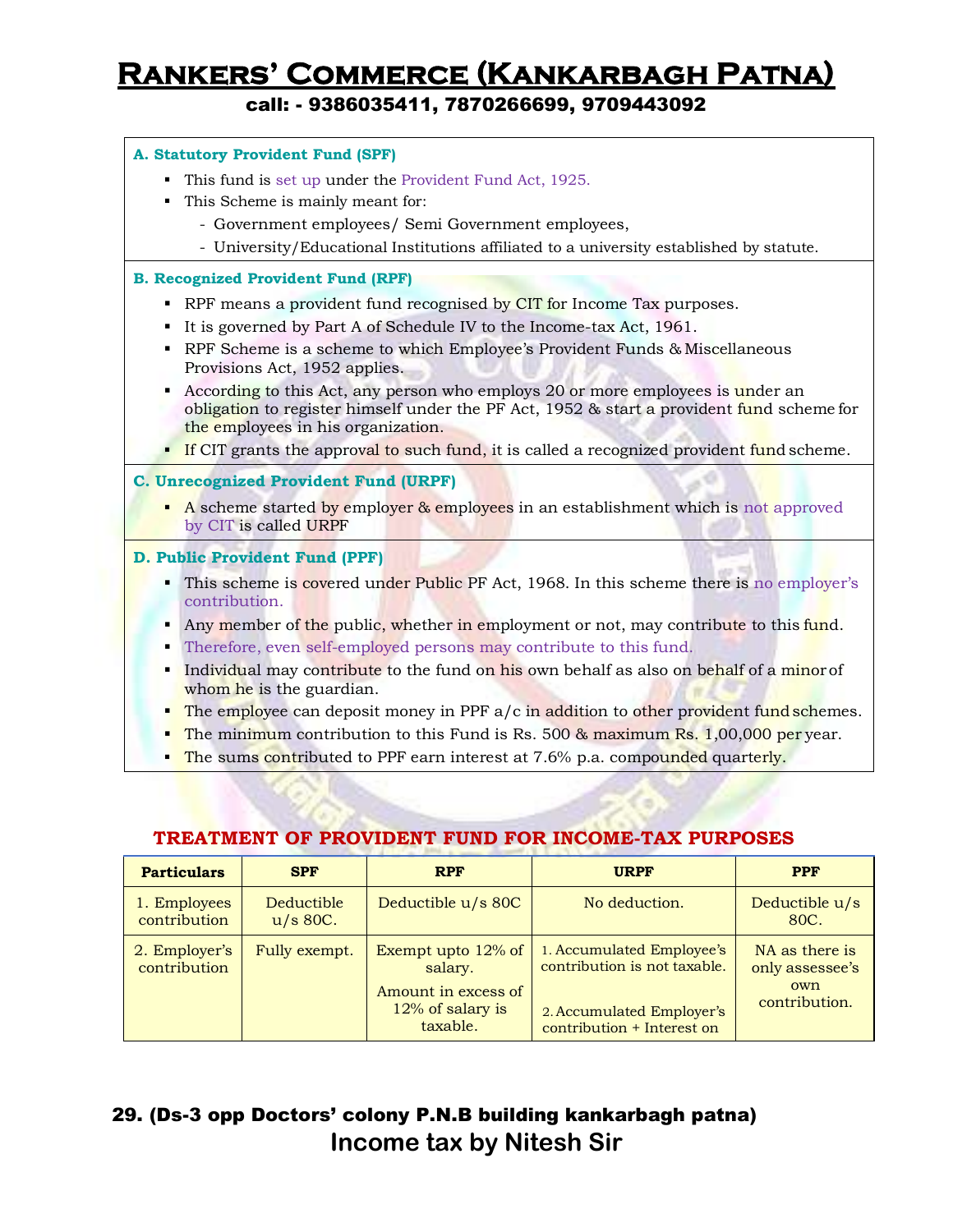### call: - 9386035411, 7870266699, 9709443092

| 3. Interest on<br>PF | Fully exempt. | Exempt upto 9.5%<br>p.a.<br>$\boxtimes$ Any excess over<br>9.5% p.a. is taxable. | Employer's contribution is<br>taxable as profit in lieu of<br>salary.<br>3. Interest on Employees<br>Contribution is taxable | Fully exempt. |
|----------------------|---------------|----------------------------------------------------------------------------------|------------------------------------------------------------------------------------------------------------------------------|---------------|
| 4. Withdrawal        | Fully exempt  | Exempt subject to                                                                | $u/h$ IFOS.                                                                                                                  | Fully exempt  |
| on retirement        | u/s 10(11)    | certain conditions.                                                              |                                                                                                                              | u/s 10(11)    |

#### **IMPORTANT NOTES**

1. **URPF**: Employer's contribution & Interest on provident fund are not taxable/deductible in the year of

payment or credit of interest. It becomes taxable when accumulated balance is withdrawn by employee.

2. **RPF:** Withdrawal of accumulated balance by employee from RPF is exempt in following cases:

(i) If employee has rendered continuous service with his employer for a period of  $5$  years/more.

**(ii)** If service has been terminated by reason of (a) employee's ill health, (b) discontinuance of employer's business, (c) reasons which are beyond employee's control. **[even if continuous service < 5 years]**

(iii) If employee obtains employment with any other employer on cessation of his employment & accumulated balance due to him is transferred to his individual account in any recognized fund maintained by such other employer. In such case, for calculating period of service for (i)  $\&$  (ii) above, period for which employee rendered continuous service **under his former employer shall beincluded**.

**3.** If accumulated balance due to an employee in RPF is paid to him otherwise than in the circumstances referred to above(ex: where employee voluntarily resigns from the post before completion of 5 years of service with the employer, amount paid to the employee is taxable. In such cases, tax relief or deduction allowed to the assessee shall be withdrawn. **Thus,**

- $\boxtimes$  Employer's contribution + Interest on it (which was not taxed earlier)  $\rightarrow$  Taxed as Profit in lieu of salary.
- $\boxtimes$  Interest on employee's contribution → Taxable u/h IFOS.

**CQ20.** On his retirement from service, Mr. Rahul received a sum of Rs. 9,00,000 from unrecognized provident fund, the composition being as follows:

| Employee's contribution             | 4,10,000     |
|-------------------------------------|--------------|
| Interest on Employee's contribution | 40.000       |
| Employers contribution              | 4,10,000     |
| Interest on Employer's contribution | 40,000       |
| Total                               | Rs. 9,00,000 |

**Answer:** Whenever any amount is withdrawn or at the time of retirement, the credit balance in unrecognized provident fund is refunded to the employee,

- (a) Employer's contribution & Interest on Employer's contribution is taxable in the hands of the employee, as profits in lieu of salary. Thus, taxable amount shall be Rs. 4,10,000 + 40,000 = Rs. 4,50,000.
- (b) Interest on Employee's own contribution in URPF is taxable u/f IFOS. Thus, Rs. 40,000 is taxable u/h IFOS.
- (c) Employee's contribution (Refunded) from URPF is not taxable, since it was not allowed as deduction when it was paid.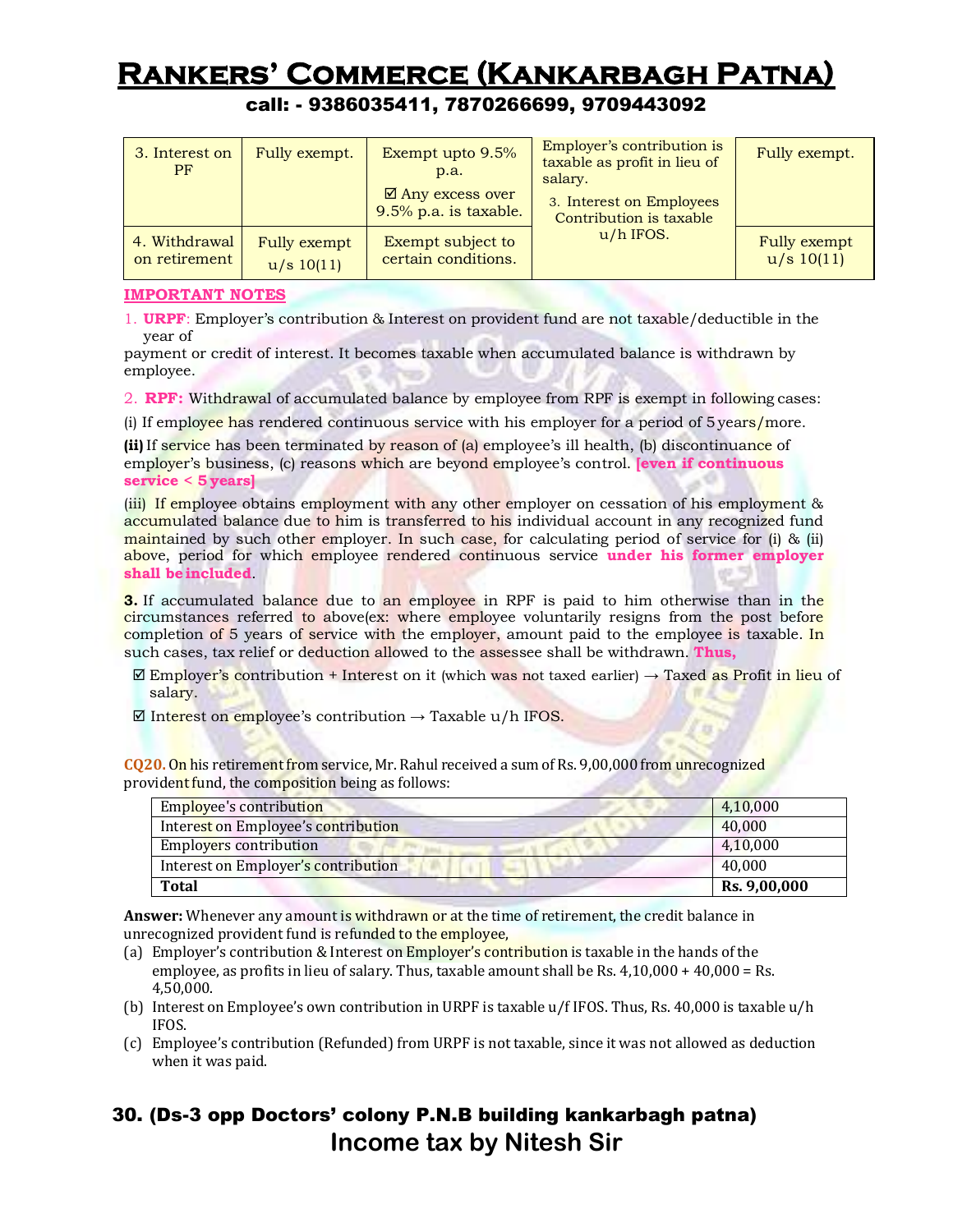call: - 9386035411, 7870266699, 9709443092

#### **THEORY QUESTIONS**

#### **Q1. Salary in lieu of notice**

#### **period. Answer:**

Meaning of notice period: Normally, if any employer wants to terminate the services of an employee, he gives notice of his intention to do so.

Ex: As per the contract of service, he may have to give three months notice in advance to the employee. This is known as notice period.

Sometime employer instead of giving him a notice gives him salary for the notice period & terminates him immediately. This amount paid by employer is known as salary in lieu of notice period & is fully taxable to employee in PY in which it is received.

#### **Q2. What is Foregoing of salary & surrender of salary? [Refer Text above]**

#### **Q3. What is annuity. Discuss its tax**

#### **implication. Answer:**

(i) As per the definition, annuity is treated as salary. Annuity is a sum payable in respect of a particular year. It is a yearly grant. If a person invests some money entitling him to series of equal annual sums, such annual sums are annuities in the hands of the investor.

(ii) Annuity received by a present employer is to be taxed as salary. It does not matter whether it is paid in pursuance of a contractual obligation or voluntarily.

(iii) Annuity received from a past employer is taxable as profit in lieu of salary.

(iv) Annuity received from person other than employer is taxable as u/h IFOS.

| Q4.          | <b>Profit</b> | $\mathbf{m}$ | lieu | <sup>o1</sup> | salary.         |
|--------------|---------------|--------------|------|---------------|-----------------|
| $\mathbf{r}$ |               |              |      |               | <b>SECTION1</b> |

#### **7(3)]**

**Answer:** These payments are received by employee in lieu of or in addition to salary. They are:

**(i) Terminal Compensation:** Compensation received by employee from his present/former employer in connection with termination (retirement, premature termination, resignation or otherwise) of his employment or the modification of terms & conditions of the employment.

**(ii) Payment from URPF/URSF:** Accumulated balance of URPF/URSF consists of employee's contribution plus interest on employee's contribution & employer's contribution plus interest on employer's contribution.

- **Employer's contribution & interest on the employee's contribution as well as employer's contribution are** not taxed during the period of employment.
- When the accumulated balance is paid to the employee either on retirement or on termination of service, the untaxed portion, i.e. the employer's contribution & interest thereon is taxed
- Interest on employee's contribution is taxed as 'Income from other sources'.

**CRUX:** Payment received by employee on termination of employment form URPF/URSF to the extent of total employer's contribution & interest on such employer's contribution  $\rightarrow$  Taxable as "profit in lieu of salary". **NOTE:** Since employee is not eligible for deduction u/s 80C for contribution to URPF, employee's share received

from the URPF is not taxable at the time of withdrawal.

**(iii) Payment under Keyman Insurance Policy:** Any payment received by an employee, under a Keyman Insurance Policy including bonus on such policy will be regarded as profit in lieu of salary.

**(iv)** Any amount due or received before joining or after cessation of employment.

**(v)** Any other sum received by the employee from the employer: This is a comprehensive provision by